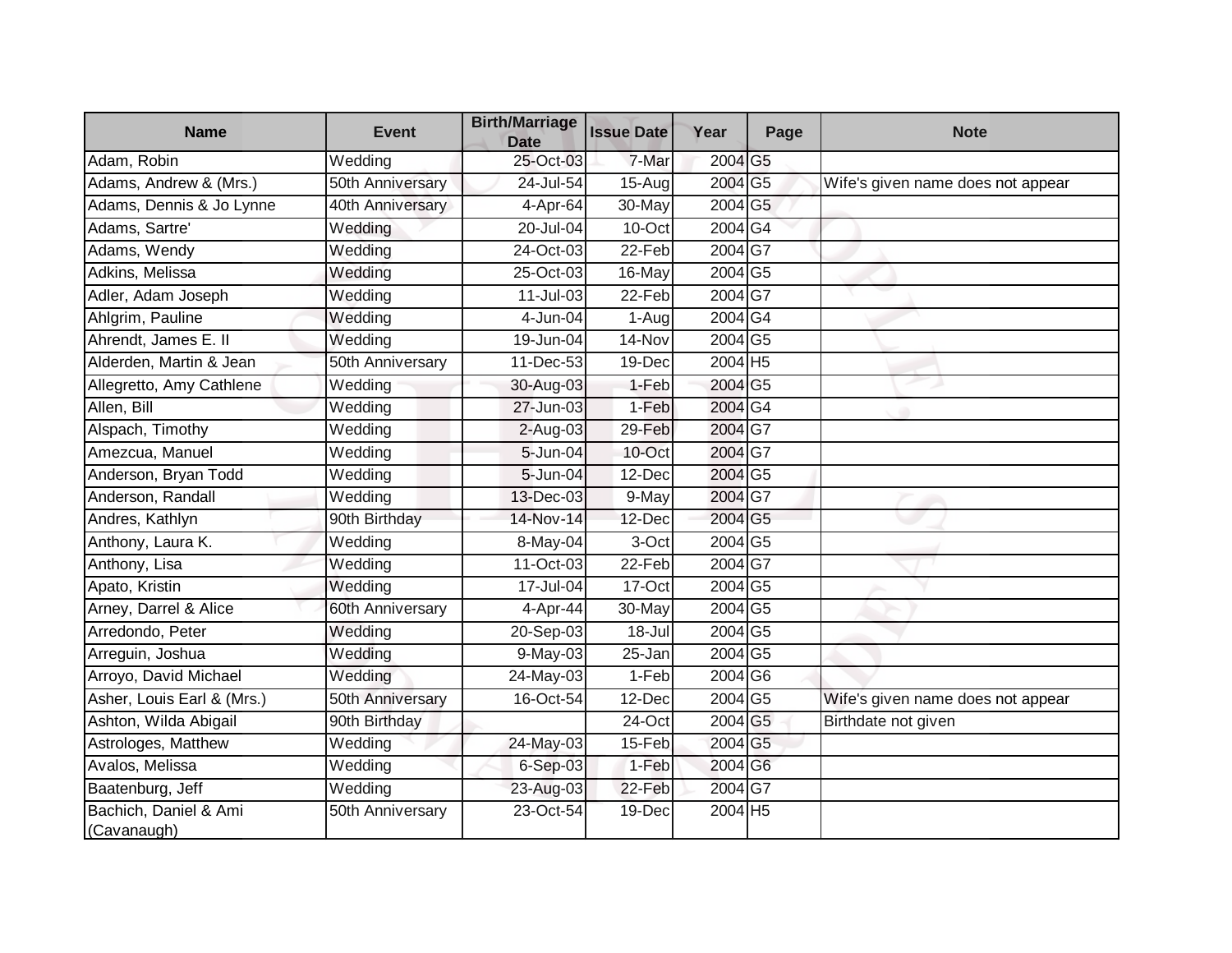| Backe, Emily                         | Wedding          | 4-Oct-03    | 1-Augl               | 2004G4  |                                                                                     |
|--------------------------------------|------------------|-------------|----------------------|---------|-------------------------------------------------------------------------------------|
| Bagull, Jeffrey                      | Wedding          | $6-Sep-03$  | 5-Sep                | 2004 G5 |                                                                                     |
| Baker, Brett                         | Wedding          | 4-Jan-04    | 23-May               | 2004 G5 |                                                                                     |
| Baker, Donald & (Mrs.)               | 50th Anniversary | 31-Jul-54   | $5-$ Sep             | 2004 G6 | Wife's given name not shown                                                         |
| Baker, Timothy                       | Wedding          | 31-Aug-03   | 7-Mar                | 2004 G5 |                                                                                     |
| Bakker, William Andrew               | Wedding          | 29-May-04   | 8-Aug                | 2004 G5 |                                                                                     |
| Banas, Robert & Bernice<br>(Perhach) | 55th Anniversary | 23-Jul-49   | 5-Sep                | 2004 G6 |                                                                                     |
| Baranko, Mark                        | Wedding          | 19-Jul-03   | 7-Mar                | 2004 G5 |                                                                                     |
| Baranko-Jucknowski, Lori             | Wedding          | 18-Sep-03   | 1-Aug                | 2004 G4 |                                                                                     |
| Barath, Bill & Lavon                 | 50th Anniversary | 16-Nov-53   | $\overline{2}$ 1-Mar | 2004 G5 |                                                                                     |
| Barnes, Wayne & (Mrs.)               | 50th Anniversary | 29-May-04   | $15-Aug$             | 2004 G5 | Wedding year misprinted -- should be<br>1954?; Wife's given name does not<br>appear |
| Barnett, R. Charles                  | Wedding          | $4-$ Sep-04 | 12-Dec               | 2004 G5 |                                                                                     |
| Bartock, Peter & Lillian             | 50th Anniversary | 19-Sep-53   | 4-Jan                | 2004 G5 |                                                                                     |
| Barzan, Andrea                       | Wedding          | 19-Jun-04   | 26-Sep               | 2004 G5 |                                                                                     |
| Bates, William and Evelyn            | 55th Anniversary | 19-Feb-49   | 28-Mar               | 2004 G5 |                                                                                     |
| Batterman, Marie                     | 90th Birthday    | 25-Dec-13   | 14-Mar               | 2004 G5 |                                                                                     |
| Bazant, Kerry                        | Wedding          | 13-Dec-03   | 9-May                | 2004 G7 |                                                                                     |
| Beach, John & Barbara                | 50th Anniversary | 27-Feb-54   | 4-Apr                | 2004 G5 |                                                                                     |
| Beanblossom, Julie Beth              | Wedding          | $2$ -Oct-04 | $26$ -Dec            | 2004 G5 |                                                                                     |
| Beasley, Holly                       | Wedding          | 14-Feb-04   | 9-May                | 2004G7  |                                                                                     |
| Belcher, Noble & Wanda               | 50th Anniversary | $2$ -Feb-54 | $29 - Feb$           | 2004 G4 |                                                                                     |
| Bengard, Hans                        | Wedding          | 8-Nov-03    | 1-Feb                | 2004 G6 |                                                                                     |
| Beno, Elizabeth Marie                | Wedding          | 12-Sep-03   | 11-Jan               | 2004 G5 |                                                                                     |
| Benson, Heather                      | Wedding          | 22-May-04   | 10-Oct               | 2004G4  |                                                                                     |
| Benson, Michael James                | Wedding          | 7-Aug-04    | 10-Oct               | 2004 G4 |                                                                                     |
| Berzinis, Abby                       | Wedding          | 1-Nov-03    | $9-May$              | 2004 G7 |                                                                                     |
| Betz, Cara                           | Wedding          | 9-Aug-03    | 25-Apr               | 2004 G5 |                                                                                     |
| Beumer, Brad                         | Wedding          | 24-Apr-04   | 1-Aug                | 2004 G4 |                                                                                     |
| Bickett, Patrick                     | Wedding          | 8-Aug-03    | 15-Feb               | 2004 G5 |                                                                                     |
| Biehn, Grayson                       | Wedding          | 15-May-04   | 26-Sep               | 2004 G5 |                                                                                     |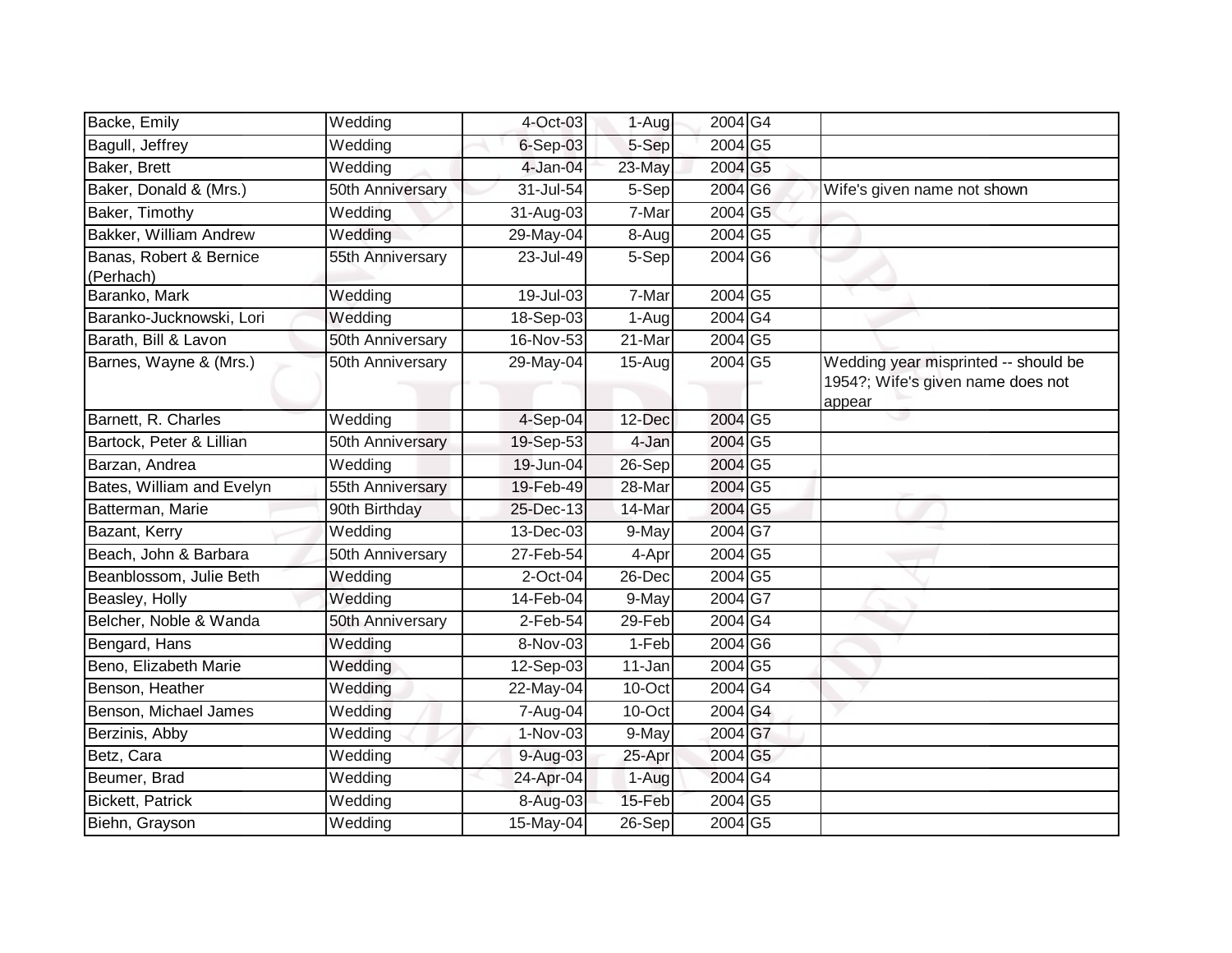| Bielawski, Jeff                     | Wedding          | 17-Jan-04     | 23-May | 2004 G5 |                                   |
|-------------------------------------|------------------|---------------|--------|---------|-----------------------------------|
| Bielecki, JoAnne                    | Wedding          | 12-Sep-03     | 9-May  | 2004 G7 |                                   |
| Biggerstaff, Blythe                 | Wedding          | 3-Sep-04      | 26-Dec | 2004 G5 |                                   |
| Bigheart, Charles                   | Wedding          | 28-May-04     | 10-Oct | 2004 G7 |                                   |
| Binder, Brian Andrew                | Wedding          | 31-Mar-04     | 1-Aug  | 2004 G4 |                                   |
| Bishko, Steven                      | Wedding          | 12-Jul-03     | 29-Feb | 2004G7  |                                   |
| Bishop, Erin                        | Wedding          | 29-Nov-03     | 16-May | 2004 G5 |                                   |
| Bishop, Janine                      | Wedding          | $4$ -Jan-04   | 23-May | 2004 G5 |                                   |
| Bishop, Michael                     | Wedding          | 24-Apr-04     | 24-Oct | 2004 G5 |                                   |
| Bixenman, Robert & Mary             | 50th Anniversary | 10-Jul-54     | 12-Dec | 2004 G5 |                                   |
| Blank, John L. Jr. & (Mrs.)         | 50th Anniversary | 22-May-54     | 4-Jul  | 2004 G5 |                                   |
| Blank, Neal                         | Wedding          | $11-Oct-03$   | 29-Feb | 2004 G7 |                                   |
| Blankenbaker, Lindsey               | Wedding          | 6-Sep-03      | 1-Feb  | 2004 G6 |                                   |
| Block, Lori                         | Wedding          | 12-Sep-04     | 31-Oct | 2004 G5 |                                   |
| Boback, Clifford & (Mrs.)           | 50th Anniversary | 15-May-54     | 4-Jul  | 2004 G5 |                                   |
| Bobin, Scott                        | Wedding          | 7-Jun-03      | 1-Feb  | 2004 G4 |                                   |
| Bochart, Timothy                    | Wedding          | 30-Aug-03     | 21-Mar | 2004 G5 |                                   |
| Bogner, Kristen                     | Wedding          | $6$ -Dec-03   | 11-Apr | 2004 G5 |                                   |
| Bohlmann, Mel & Dorothy<br>(Peters) | 50th Anniversary | 19-Jun-54     | 5-Sep  | 2004 G6 |                                   |
| Bolda, Frank & Mary                 | 50th Anniversary | $6$ -Feb-54   | 21-Mar | 2004 G5 |                                   |
| Bollinger, Kristen                  | Wedding          | 8-Nov-03      | 22-Feb | 2004G7  |                                   |
| Boomsma, Chris                      | Wedding          | 5-Jun-04      | 24-Oct | 2004 G5 |                                   |
| Bos, Brian                          | Wedding          | $14 - Aug-04$ | 26-Dec | 2004 G5 |                                   |
| Bostick, Adam                       | Wedding          | 8-Nov-03      | 22-Feb | 2004G7  |                                   |
| Boyer, Becky Lynn                   | Wedding          | 13-Sep-03     | 25-Jan | 2004 G5 |                                   |
| Bozarth, Crystal                    | 100th Birthday   | 13-Aug-04     | 15-Aug | 2004 G5 |                                   |
| Bradford, Woodrow "Woody"           | 90th Birthday    | 24-Sep-14     | 7-Nov  | 2004 G5 |                                   |
| Brady, Adrienne                     | Wedding          | 28-Jun-03     | 29-Feb | 2004 G7 |                                   |
| Brainard, Michael                   | Wedding          | 13-Sep-03     | 29-Feb | 2004 G7 |                                   |
| Brakley, Robert D. & (Mrs.)         | 60th Anniversary | 19-Feb-44     | 28-Mar | 2004 G5 | Wife's given name does not appear |
| Braun, Matthew                      | Wedding          | $1-May-04$    | 5-Sep  | 2004 G5 |                                   |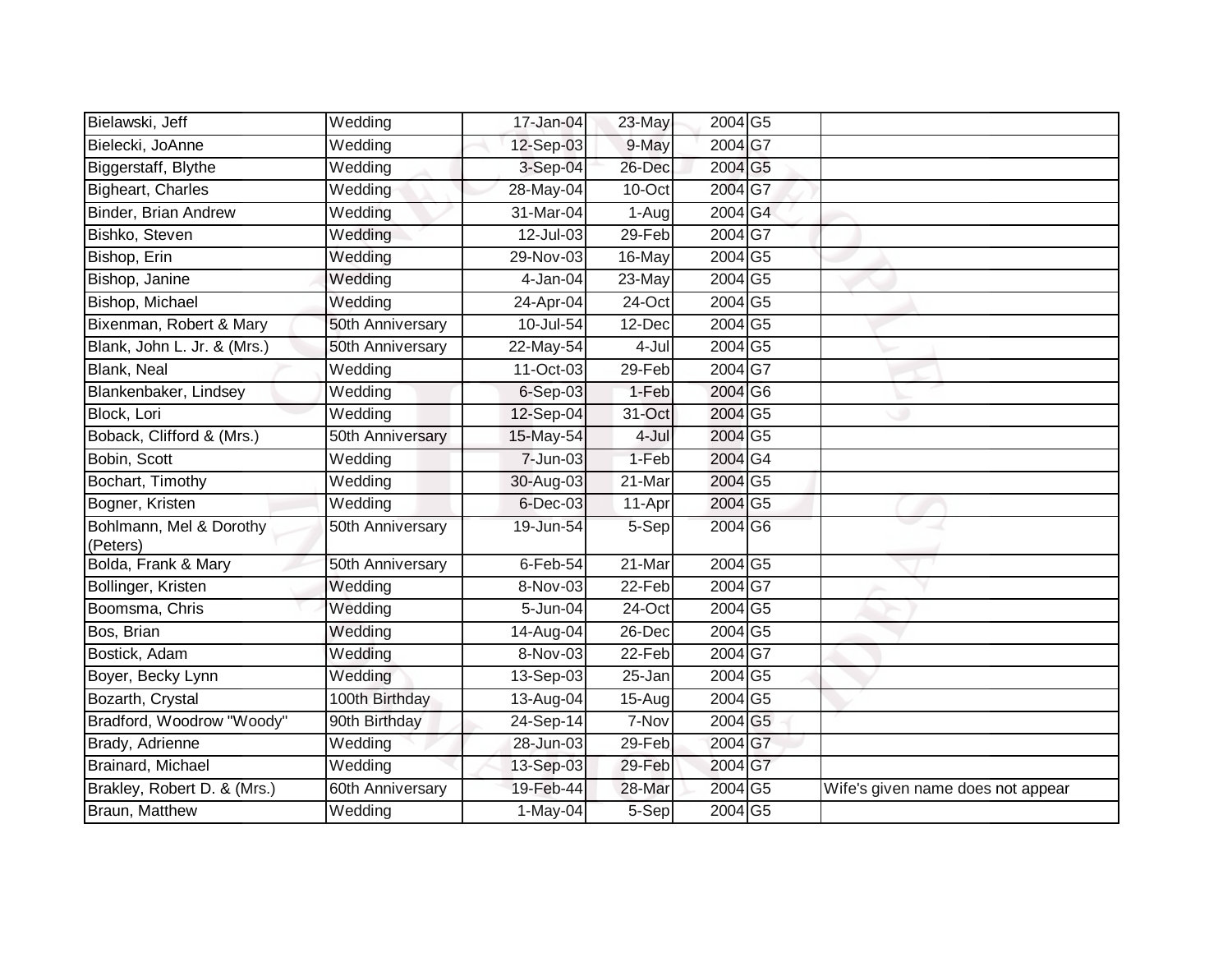| Brehmer, Pauline           | 80th Birthday    | 11-May-24     | 6-Jun    | 2004 G5                    |                                   |
|----------------------------|------------------|---------------|----------|----------------------------|-----------------------------------|
| Bride, Kelvin              | Wedding          | 20-Dec-03     | 22-Feb   | 2004 G7                    |                                   |
| Broski, lan                | Wedding          | 28-Jun-03     | 29-Feb   | 2004 G7                    |                                   |
| Brown, Benjamin            | Wedding          | 6-Dec-03      | 28-Mar   | 2004 G5                    |                                   |
| Brown, Gene & Donna        | 50th Anniversary | 5-Jun-54      | 10-Oct   | 2004 G5                    |                                   |
| Brown, Jessica A.          | Wedding          | 16-Aug-03     | 22-Feb   | 2004 G7                    |                                   |
| Bruckman, Jennifer Marie   | Wedding          | 20-Sep-03     | 1-Feb    | 2004 G6                    |                                   |
| Bruinsma, Greg             | Wedding          | 8-Aug-03      | 1-Feb    | 2004 G6                    |                                   |
| Brumm, Joshua              | Wedding          | 23-Aug-03     | 25-Apr   | 2004 G5                    |                                   |
| Brunn, Jerry Lee           | Wedding          | 13-Mar-04     | 6-Jun    | 2004 G5                    |                                   |
| Brzoska, Bernard & (Mrs.)  | 50th Anniversary | 20-Feb-54     | 7-Mar    | $2004\overline{\text{G5}}$ | Wife's given name does not appear |
| Buck, Bernie & (Mrs.)      | 50th Anniversary | 5-Dec-53      | 11-Apr   | 2004 G5                    | Wife's given name does not appear |
| Buckmaster, Melissa        | Wedding          | 27-Jul-03     | 21-Mar   | 2004 G5                    |                                   |
| Bukowski, Edmund J.        | Wedding          | 8-May-04      | 3-Oct    | $2004$ G5                  |                                   |
| Bullock, James & Barbara   | 50th Anniversary | 17-Apr-54     | $2$ -May | 2004 G5                    |                                   |
| Bultema, Kevin             | Wedding          | 4-Oct-03      | 11-Apr   | 2004 G5                    |                                   |
| Buono, Angela              | Wedding          | 19-Jul-03     | 9-May    | 2004 G7                    |                                   |
| Burchfield, Adam           | Wedding          | 4-Jul-04      | 10-Oct   | 2004 G4                    |                                   |
| Burgess, Cindy Marie       | Wedding          | 5-Jun-04      | 12-Dec   | 2004 G5                    |                                   |
| Burns, Paul R. & (Mrs.)    | 50th Anniversary | $28 - Aug-54$ | 7-Nov    | 2004 G5                    | Wife's given name not given       |
| Butts, Clinten N.          | Wedding          | 11-Oct-03     | 9-May    | 2004 G7                    |                                   |
| Byers, Christopher         | Wedding          | 29-May-04     | 14-Nov   | 2004 G5                    |                                   |
| Cain, Melissa Nicole       | Wedding          | 30-Jul-04     | 10-Oct   | 2004 G7                    |                                   |
| Cak, Karen                 | Wedding          | 1-May-04      | 19-Dec   | 2004 H5                    |                                   |
| Canavan, Gladys            | 80th Birthday    | 19-Oct-24     | 31-Oct   | 2004 G5                    |                                   |
| Carlin, Julie              | Wedding          | 27-Sep-03     | 20-Jun   | 2004 G5                    |                                   |
| Carlson, Harriet           | 80th Birthday    | $17$ -Aug-22  | 5-Sep    | 2004 G6                    |                                   |
| Carney, Christine          | Wedding          | 15-Nov-03     | 2-May    | 2004 G5                    |                                   |
| Carpenter, Devon Catherine | Wedding          | 27-Mar-04     | 10-Oct   | 2004 G4                    |                                   |
| Carr, Benjamin             | Wedding          | 19-Jun-04     | 26-Sep   | 2004 G5                    |                                   |
| Carrell, Samantha          | Wedding          | 5-Jun-04      | 10-Oct   | 2004 G7                    |                                   |
| Carrell, Stacie            | Wedding          | 1-Nov-03      | 13-Jun   | 2004 G5                    |                                   |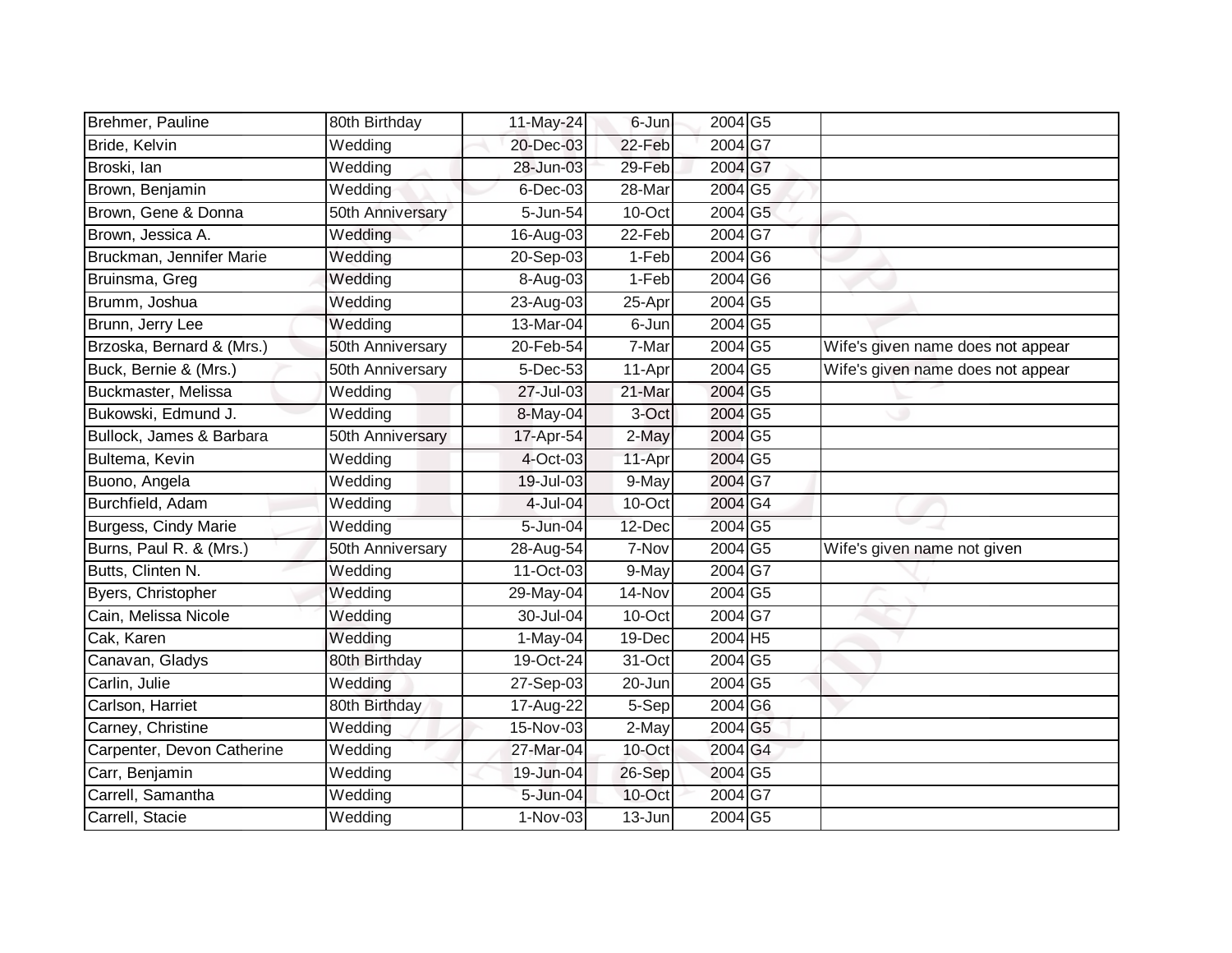| Carson, Christopher Jr.                | Wedding          | 5-Sep-04  | 19-Dec              | 2004 H5 |                                   |
|----------------------------------------|------------------|-----------|---------------------|---------|-----------------------------------|
| Carton, Kristina                       | Wedding          | 2-Aug-03  | 29-Feb              | 2004 G7 |                                   |
| Cash, Wendy                            | Wedding          | 3-Jul-04  | 3-Oct               | 2004 G5 |                                   |
| Castaneda, Maria Martinez              | 100th Birthday   | 25-Aug-04 | 24-Oct              | 2004 G5 |                                   |
| Chambers, Patrice                      | Wedding          | 20-Jul-04 | 10-Oct              | 2004 G4 |                                   |
| Champlin, James                        | Wedding          | 19-Jun-04 | 19-Sep              | 2004 G5 |                                   |
| Charbonneau, Leroy & Sylvia<br>(Boyd)  | 50th Anniversary | 18-May-54 | 1-Aug               | 2004G4  |                                   |
| Cherney, Mark & Patricia<br>(Gardiner) | 25th Anniversary | 28-Jul-79 | 28-Nov              | 2004 G5 |                                   |
| Cherry, Thomas                         | Wedding          | 21-Jun-03 | 2-May               | 2004 G5 |                                   |
| Chocholek, Lisa                        | Wedding          | 18-Oct-03 | 27-Jun              | 2004 G5 |                                   |
| Christakis, Stacey                     | Wedding          | 30-Nov-03 | 22-Feb              | 2004 G7 |                                   |
| Christenson, Amy                       | Wedding          | 17-Apr-04 | $11 -$ Jul          | 2004 G5 |                                   |
| Ciciora, Tom & (Mrs.)                  | 50th Anniversary | 31-Dec-53 | 1-Feb               | 2004 G4 | Wife's given name does not appear |
| Clary, Shannon                         | Wedding          | 24-May-03 | 15-Feb              | 2004 G5 |                                   |
| Cleaveland, Kenneth                    | Wedding          | 31-Jul-04 | 31-Oct              | 2004 G5 |                                   |
| Cobb, Lisa                             | Wedding          | 31-Aug-03 | 7-Mar               | 2004 G5 |                                   |
| Colby, Nicholas                        | Wedding          | 11-Oct-03 | 28-Mar              | 2004 G5 |                                   |
| Colby, Stefanie                        | Wedding          | 17-Jul-04 | 10-Oct              | 2004 G4 |                                   |
| Cole, Jerry H. & Helen                 | 50th Anniversary |           | 19-Dec              | 2004 H5 | Wedding date not given            |
| Collier, Edward                        | Wedding          | 15-Jun-03 | 8-Feb               | 2004 G5 |                                   |
| Collins, Kenneth P. & (Mrs.)           | 60th Anniversary | 2-Sep-44  | 10-Oct              | 2004 G5 | Wife's given name does not appear |
| Conard, Adam                           | Wedding          | 10-Jul-04 | 3-Oct               | 2004 G5 |                                   |
| Conner, Brian                          | Wedding          |           | 4-Oct-03 Feburary 5 | 2004 G5 |                                   |
| Connor, Jeff                           | Wedding          | 13-Jun-04 | 5-Sep               | 2004 G5 |                                   |
| Conover, William & Debra (Houk)        | 30th Anniversary | 29-Jun-74 | 6-Jun               | 2004 G5 |                                   |
| Conrad, Judy                           | Wedding          | 24-Mar-04 | 20-Jun              | 2004 G5 |                                   |
| Coppage, Kenneth & (Mrs.)              | 50th Anniversary | 23-Jul-54 | 10-Oct              | 2004 G5 | Wife's given name does not appear |
| Cornman, Carole                        | Wedding          | 29-May-04 | 21-Nov              | 2004 G5 |                                   |
| Courtney, Rick                         | Wedding          | 21-Aug-04 | 21-Nov              | 2004 G5 |                                   |
| Cramsie, Donald & (Mrs.)               | 50th Anniversary | 16-Jun-54 | $29-Aug$            | 2004 G5 | Wife's given name does not appear |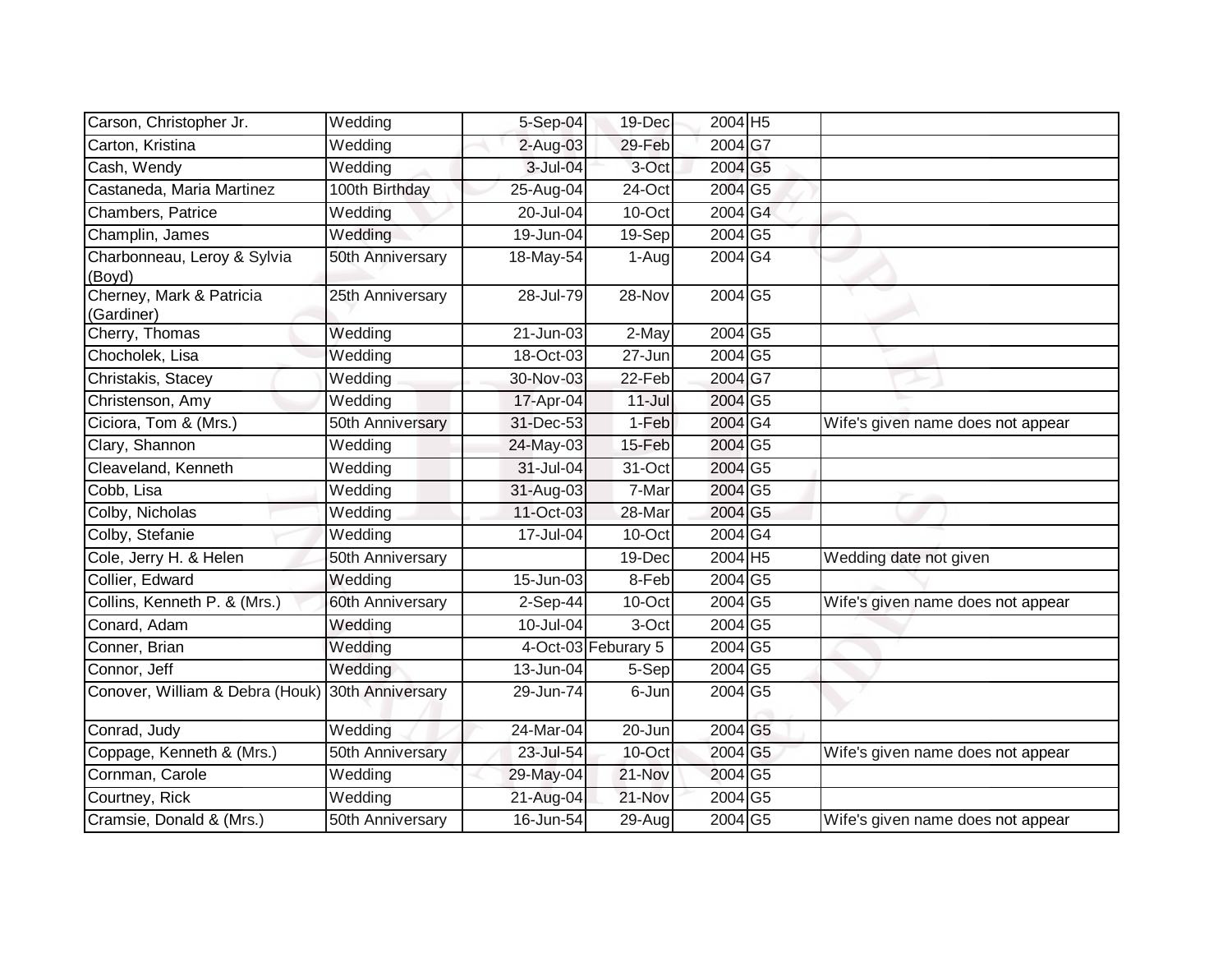| Crane, Douglas "D.J."               | Wedding          | 27-Dec-03     | $27 - Jun$ | 2004 G5         |                                   |
|-------------------------------------|------------------|---------------|------------|-----------------|-----------------------------------|
| Crawford, Joshua                    | Wedding          | 31-Jul-04     | 10-Oct     | 2004 G4         |                                   |
| Crawford, Robert & Jean             | 60th Anniversary | $6$ -Feb-44   | 22-Feb     | 2004 G6         |                                   |
| (Dawson)                            |                  |               |            |                 |                                   |
| Cribari, Nick & Doris (Jensen)      | 55th Anniversary | 11-Jun-49     | $11-Jul$   | 2004 G5         |                                   |
| Crowe, Kelly                        | Wedding          | 15-May-04     | 8-Aug      | 2004 G5         |                                   |
| Csernak, Michael A.                 | Wedding          | 4-Oct-03      | 4-Jan      | 2004 G5         |                                   |
| Curosh, Joseph                      | Wedding          | 24-Jul-04     | 10-Oct     | 2004 G4         |                                   |
| Daiber, Michael                     | Wedding          | 22-May-04     | 26-Dec     | 2004 G5         |                                   |
| Davenport, Jerry                    | Wedding          | 17-Jul-04     | 10-Oct     | 2004 G4         |                                   |
| De Jesus, Jose                      | Wedding          | 26-Jun-04     | 5-Sep      | 2004 G5         |                                   |
| Deal, Charles & Janet               | 50th Anniversary | 4-Dec-53      | 1-Feb      | 2004 G4         |                                   |
| Debok, Peter & (Mrs.)               | 50th Anniversary | 9-Oct-53      | 1-Feb      | 2004 G4         | Wife's given name does not appear |
| DeFlorio, Daniel "Duke"             | 85th Birthday    | 22-Mar-19     | 6-Jun      | 2004 G5         |                                   |
| Delp, Brian                         | Wedding          | $6-Sep-03$    | 21-Mar     | 2004 G5         |                                   |
| Deters, Angella                     | Wedding          | 27-Dec-03     | 27-Jun     | 2004 G5         |                                   |
| Dillabaugh, Joseph                  | Wedding          | $1-Feb-04$    | 5-Sep      | 2004 G5         |                                   |
| Dillingham, Joan                    | 80th Birthday    | 30-Jan-24     | 15-Feb     | 2004 G5         |                                   |
| Dimitri, Thomas Aaron               | Wedding          | 11-Oct-03     | 22-Feb     | 2004 G7         |                                   |
| Dobosz, Karra                       | Wedding          | 6-Sep-03      | 16-May     | 2004 G5         |                                   |
| Domschke, Azure                     | Wedding          | $15 - Jun-03$ | 8-Feb      | 2004 G5         |                                   |
| Dones, Fausta D.                    | 80th Birthday    | 14-May-24     | 18-Jul     | 2004 G5         |                                   |
| Doss, Matthew Allen                 | Wedding          | 2-Oct-04      | 26-Dec     | $2004\sqrt{G5}$ |                                   |
| Downing, Kristine Kay               | Wedding          | 12-Jun-04     | 10-Oct     | 2004 G4         |                                   |
| Drake, Cynthia                      | Wedding          | 29-Nov-03     | 13-Jun     | 2004 G5         |                                   |
| Dudak, Walter & Dorothy<br>(Ratkay) | 50th Anniversary | $11-Sep-54$   | 14-Nov     | 2004 G5         |                                   |
| Dutton, Thomas                      | Wedding          | 27-Dec-03     | 30-May     | $2004$ G5       |                                   |
| Duvall, Luana                       | Wedding          | 3-May-04      | 26-Sep     | 2004 G5         |                                   |
| Dwardy, John E.                     | 80th Birthday    | 5-May-24      | 30-May     | 2004 G5         |                                   |
| Dybzinski, Paula                    | 80th Birthday    | 15-Apr-24     | 16-May     | 2004 G5         |                                   |
| Dykstra, Nathan                     | Wedding          | 2-Oct-03      | 29-Feb     | 2004 G7         |                                   |
| Eagle, Viola                        | Wedding          | 14-Feb-04     | 12-Dec     | 2004 G5         |                                   |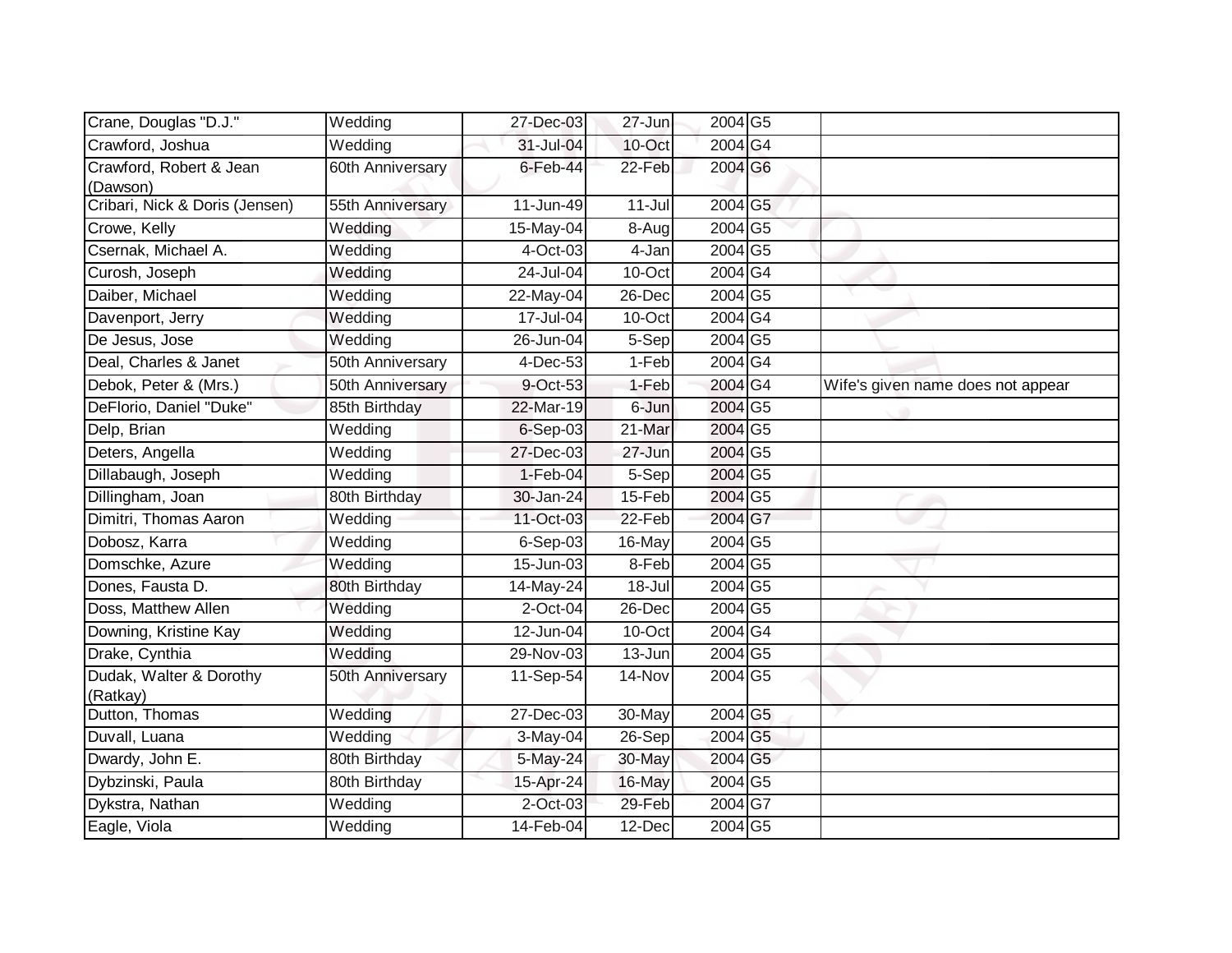| Edwards, Elroy & Wilma Hamann 60th Anniversary   |                  | 22-Jan-44  | 7-Mar  | 2004 G5                    |                                   |
|--------------------------------------------------|------------------|------------|--------|----------------------------|-----------------------------------|
| Edwards, L.H. (Buck)                             | 80th Birthday    | 10-Oct-24  | 17-Oct | 2004 G5                    |                                   |
| Eenigenburg, Jenevieve                           | Wedding          | 13-Sep-03  | 14-Mar | 2004 G5                    |                                   |
| Elder, Tissha                                    | Wedding          | 23-Aug-03  | 25-Apr | 2004 G5                    |                                   |
| Elish, George & Lois                             | 50th Anniversary | 16-May-54  | 8-Aug  | 2004 G5                    |                                   |
| Ellenwood, Danise                                | Wedding          | 7-Jun-03   | 9-May  | 2004G7                     |                                   |
| Elms, Lynn                                       | Wedding          | 5-Dec-03   | 29-Feb | 2004G7                     |                                   |
| Elms, Verl                                       | Wedding          | 5-Dec-03   | 9-May  | 2004 G7                    |                                   |
| Enderle, David                                   | Wedding          | 17-Jul-04  | 17-Oct | 2004 G5                    |                                   |
| Entrop, Karyn (Dr.)                              | Wedding          | 15-May-04  | 19-Sep | 2004 G5                    |                                   |
| Erceg, Ted & Donna                               | 50th Anniversary | 6-Jun-54   | 22-Aug | 2004 G5                    |                                   |
| Erck, Colleen                                    | Wedding          | $2-Aug-03$ | 4-Apr  | 2004 G5                    |                                   |
| Estanovich, Crystal                              | Wedding          | 3-Apr-04   | 1-Aug  | 2004 G4                    |                                   |
| Etter, Mr. & (Mrs.)                              | 50th Anniversary | 11-Nov-53  | 1-Feb  | 2004G4                     | Wife's given name does not appear |
| Evans, Warren & Dolores (Brown) 50th Anniversary |                  | 23-Jul-54  | 5-Sep  | 2004 G6                    |                                   |
| Everett, Lori                                    | Wedding          | 21-Sep-03  | 11-Jan | $2004\overline{\text{G5}}$ |                                   |
| Evilsizor, Timothy                               | Wedding          | 29-Aug-03  | 11-Jan | 2004 G5                    |                                   |
| Falda, David Jr.                                 | Wedding          | 27-Sep-03  | 20-Jun | 2004 G5                    |                                   |
| Fauser, Ruby                                     | 80th Birthday    | 3-Sep-23   | 31-Oct | 2004 G5                    |                                   |
| Fekete, Nick Sr.                                 | 90th Birthday    | 11-Dec-13  | 18-Jan | 2004 G5                    |                                   |
| Ferguson, Allison                                | Wedding          | 22-May-04  | 26-Dec | 2004 G5                    |                                   |
| Ferguson, Shannon                                | Wedding          | 13-Dec-03  | 29-Feb | 2004G7                     |                                   |
| Ferry, Edwin                                     | Wedding          | 27-Sep-03  | 29-Feb | 2004G7                     |                                   |
| Fetla, Ed & Sandy (Partlow)                      | 40th Anniversary | 4-Apr-64   | 18-Apr | 2004 G5                    |                                   |
| Fetterman, Robert Scott                          | Wedding          | 29-May-04  | 21-Nov | 2004 G5                    |                                   |
| Finch, Krista Ann                                | Wedding          | 20-Sep-03  | 1-Feb  | 2004 G4                    |                                   |
| Fink, Matthew                                    | Wedding          | $2-Auq-03$ | 6-Jun  | 2004 G5                    |                                   |
| Finney, Clayton                                  | Wedding          | 3-Apr-04   | 1-Aug  | 2004 G4                    |                                   |
| Fiscus, Troy                                     | Wedding          | 14-Feb-04  | 9-May  | 2004 G7                    |                                   |
| Fisher, Kristin                                  | Wedding          | $6-Sep-03$ | 5-Sep  | 2004G5                     |                                   |
| Flores, Arturo                                   | Wedding          | 8-Nov-03   | 11-Jan | 2004 G5                    |                                   |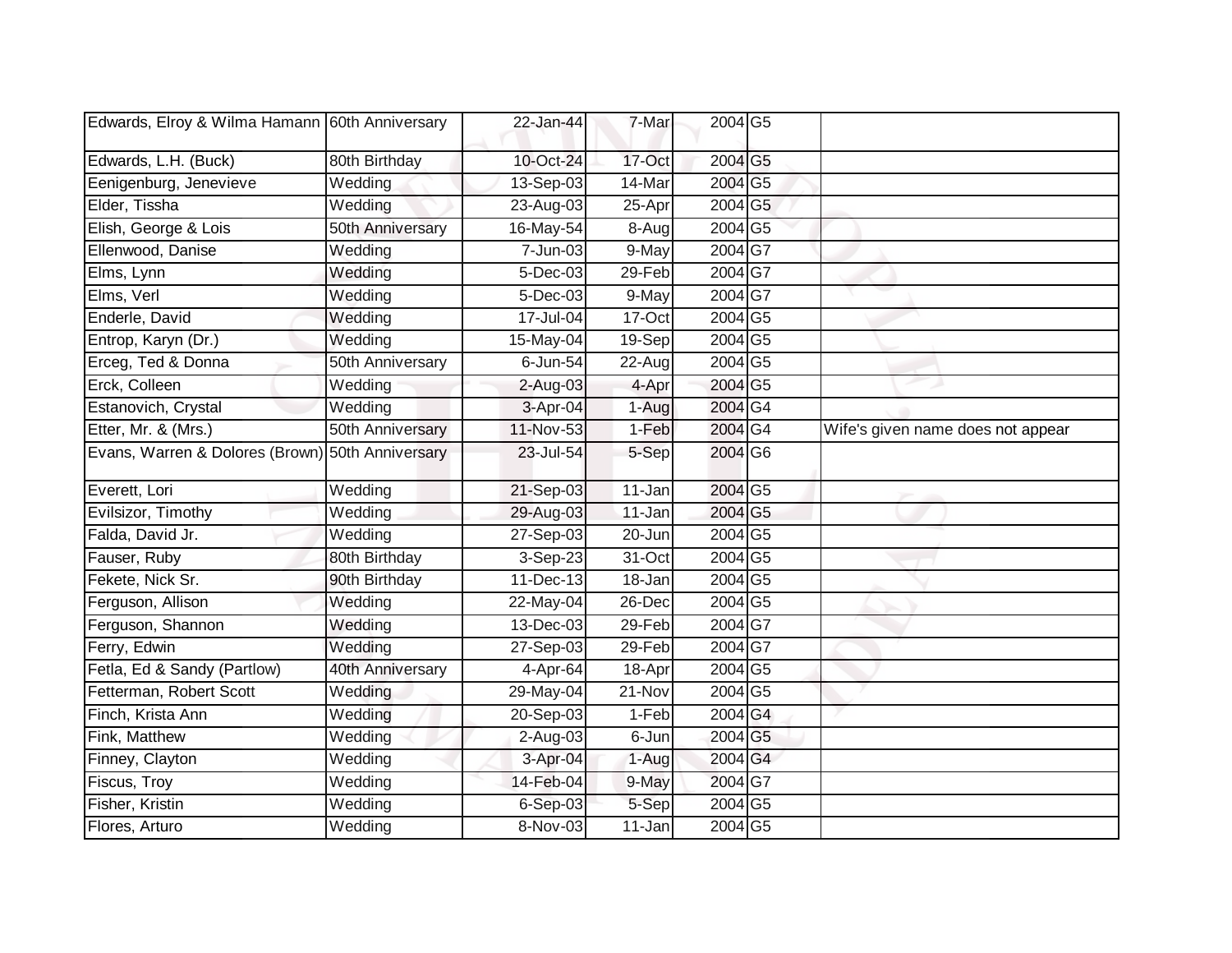| Floyd, Meaghan                                      | Wedding          | 19-Jul-03    | 22-Feb              | 2004G7                     |                                   |
|-----------------------------------------------------|------------------|--------------|---------------------|----------------------------|-----------------------------------|
| Fogarty, Robert W. & (Mrs.)                         | 60th Anniversary | 16-Feb-44    | 28-Mar              | 2004 G5                    | Wife's given name does not appear |
| Forbes, Leeanne                                     | Wedding          | 14-Sep-03    | 11-Apr              | 2004 G5                    |                                   |
| Foster, John                                        | Wedding          | 2-Aug-03     | 4-Apr               | 2004 G5                    |                                   |
| Foster, Nathan                                      | Wedding          | 14-Sep-03    | 11-Apr              | 2004 G5                    |                                   |
| Foster, Susan                                       | Wedding          | 14-Aug-04    | 19-Dec              | 2004 H5                    |                                   |
| Foust, Herbert & Velvadean                          | 50th Anniversary | 10-Apr-54    | $\overline{1}$ -Aug | 2004G4                     |                                   |
| Fox, Harold L. & Williadean<br>(Felkins)            | 55th Anniversary | 23-Apr-49    | 30-May              | 2004 G5                    |                                   |
| Franco, Martin                                      | Wedding          | 27-Sep-03    | 4-Apr               | $2004\overline{\text{G5}}$ |                                   |
| Frankiewicz, Chester & Cecilia<br>(Niezgoda)        | 65th Anniversary | 6-May-39     | $11 -$ Jul          | 2004 G5                    |                                   |
| Frankiewicz, Chester & Cecilia<br>(Niezgoda)        | 65th Anniversary | 6-May-39     | 27-Jun              | 2004 G5                    |                                   |
| Frankos, Peter                                      | Wedding          | 21-May-04    | 22-Aug              | 2004 G5                    |                                   |
| Fratzke, Mae                                        | 90th Birthday    | $12$ -Feb-14 | 28-Mar              | 2004 G5                    |                                   |
| Freeman, Kevin & Jane                               | 25th Anniversary | 18-Aug-79    | 10-Oct              | 2004 G5                    |                                   |
| Frigo, Dina                                         | Wedding          | 10-Sep-03    | 25-Apr              | 2004 G5                    |                                   |
| Fritz, Harvey                                       | 80th Birthday    | 29-Sep-23    | 21-Mar              | 2004 G5                    |                                   |
| Frump, Jennifer                                     | Wedding          | 14-Aug-04    | 31-Oct              | 2004 G5                    |                                   |
| Fulton, Donald & Rosemerye                          | 60th Anniversary | 20-Apr-44    | 13-Jun              | 2004 G5                    |                                   |
| Furto, Joe & Helen                                  | 50th Anniversary | 20-Feb-54    | 11-Apr              | 2004 G5                    |                                   |
| Gabor, Amy Christine                                | Wedding          | 20-Mar-04    | 3-Oct               | 2004 G5                    |                                   |
| Gaines, Darrell & Ruby                              | 60th Anniversary | 15-Oct-43    | 11-Jan              | 2004 G5                    |                                   |
| Gale, Walter                                        | Wedding          | 18-Oct-03    | 22-Feb              | 2004G7                     |                                   |
| Gannon, Robert & (Mrs.)                             | 50th Anniversary | 30-Jan-54    | 14-Mar              | 2004 G5                    | Wife's given name does not appear |
| Garcia, Alberto & Olivia (Navarro) 25th Anniversary |                  | 16-Sep-78    | 18-Apr              | 2004 G5                    |                                   |
| Gard, Frank R. & (Mrs.)                             | 50th Anniversary | 21-Nov-53    | 1-Feb               | 2004 G4                    | Wife's given name does not appear |
| Gargano, Leroy & Juanita                            | 50th Anniversary | 9-Jan-54     | 30-May              | 2004 G5                    |                                   |
| Garibay, Javier & Ann                               | 50th Anniversary | 19-Mar-54    | 16-May              | 2004 G5                    |                                   |
| Garrett, Arnold (A.C.) & Linda R.                   | 50th Anniversary | 21-Feb-54    | 29-Feb              | 2004 G4                    |                                   |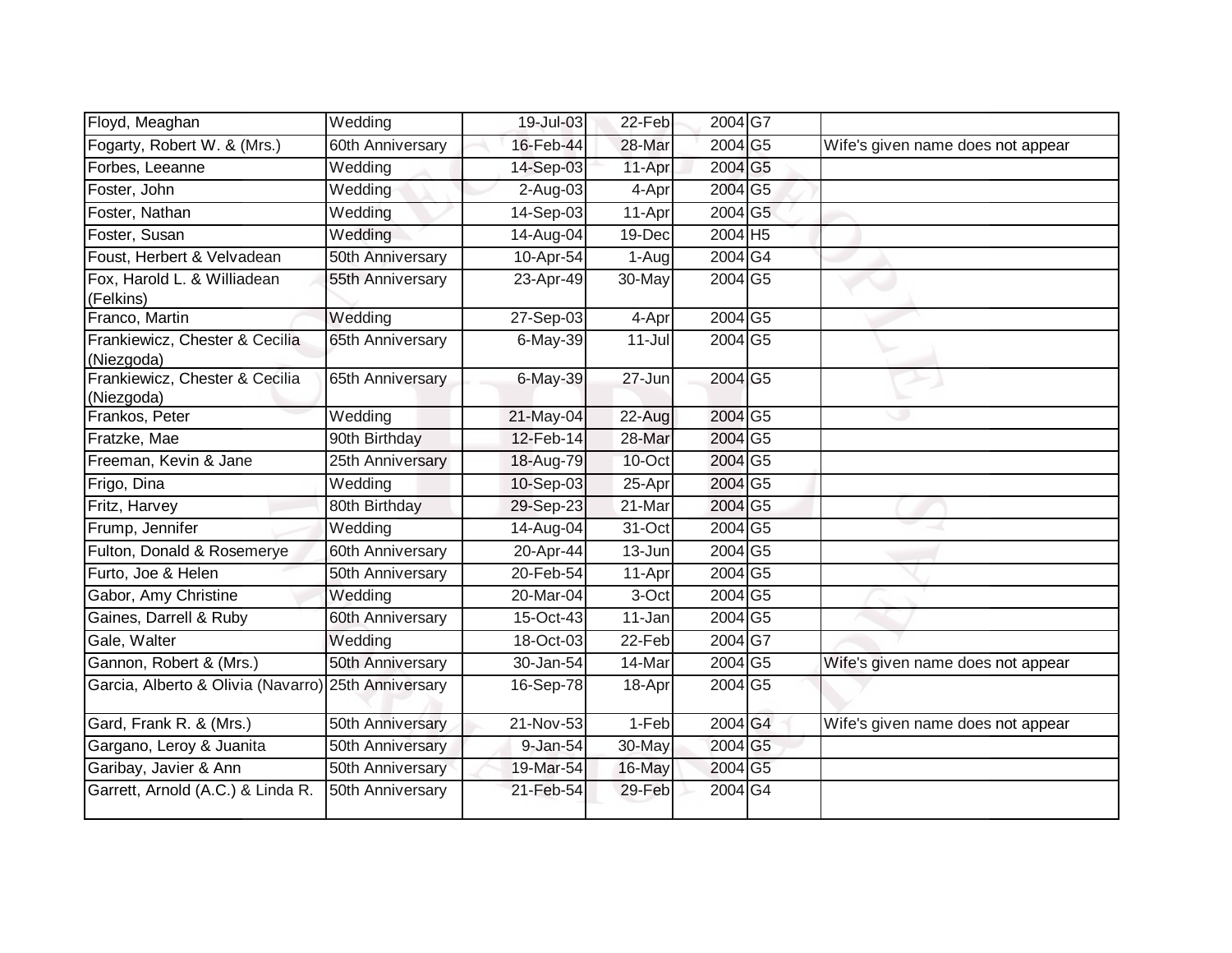| Gary, Lisa D.                  | Wedding          | 28-Jun-03   | 29-Feb     | 2004G7                     |  |
|--------------------------------|------------------|-------------|------------|----------------------------|--|
| Garza, Katherine               | Wedding          | 12-Jul-03   | 29-Feb     | 2004 G7                    |  |
| Gaura, Teresa                  | Wedding          | 16-Aug-03   | 13-Jun     | 2004 G5                    |  |
| Gengnagel, Chad                | Wedding          | 3-Jul-04    | 12-Dec     | 2004 G5                    |  |
| Georgas, Paul & Mary Catherine | 50th Anniversary | 19-Jun-54   | 7-Nov      | 2004 G5                    |  |
| Gercken, Clyde & Arlene        | 50th Anniversary | 10-Oct-53   | $4-Jan$    | $2004\overline{\text{G5}}$ |  |
| Gesmond, Marie                 | 90th Birthday    | 7-Dec-13    | 28-Mar     | 2004 G5                    |  |
| Gheaja, Peter                  | Wedding          | 31-Jan-04   | 4-Jul      | 2004 G5                    |  |
| Ghrist, Glenn H.               | 85th Birthday    | $6$ -Dec-18 | 11-Jan     | 2004 G5                    |  |
| Giba, Todd                     | Wedding          | 26-Jul-03   | 9-May      | 2004G7                     |  |
| Gifford, Brian                 | Wedding          | 28-Jun-03   | $29$ -Feb  | 2004G7                     |  |
| Gilbert, Katie M.              | Wedding          | 28-Mar-04   | 4-Jul      | 2004 G5                    |  |
| Girnus, Andrew                 | Wedding          | 3-Sep-04    | 26-Dec     | 2004 G5                    |  |
| Glendening, Alison             | Wedding          | 28-Feb-04   | $18 -$ Jul | 2004 G5                    |  |
| Glowacki, Amy                  | Wedding          | 27-Dec-03   | 30-May     | 2004 G5                    |  |
| Glowski, Matthew               | Wedding          | 23-Jul-04   | 17-Oct     | 2004 G5                    |  |
| Goddard, Brian                 | Wedding          | 25-Oct-03   | 22-Feb     | 2004 G7                    |  |
| Golding, Patricia Jane         | Wedding          | 9-Aug-03    | 1-Feb      | 2004 G4                    |  |
| Goldsberry, Jack & Wanda       | 50th Anniversary | 31-Jul-54   | 26-Sep     | 2004 G5                    |  |
| Goldthorpe, Peter              | Wedding          | 1-Aug-03    | 9-May      | $2004\overline{\text{G}7}$ |  |
| Goldwood, Shane Susan          | Wedding          | 27-Sep-03   | 28-Mar     | 2004 G5                    |  |
| Gomez, Al & Jackie             | 50th Anniversary | 8-Aug-53    | 18-Jan     | 2004 G5                    |  |
| Gonzalez, Joe                  | Wedding          | 30-Aug-03   | 18-Jan     | 2004 G5                    |  |
| Goodrum, Ruth                  | Wedding          | 30-Aug-03   | 21-Mar     | 2004 G5                    |  |
| Gora, Sharon                   | Wedding          | 8-Nov-03    | 15-Feb     | 2004 G5                    |  |
| Governale, Lance (Dr.)         | Wedding          | 15-May-04   | $19-Sep$   | $2004\overline{\text{G5}}$ |  |
| Govert, Tracy                  | Wedding          | 21-Jun-03   | 11-Apr     | 2004 G5                    |  |
| Graf, Jennifer                 | Wedding          | 27-Sep-03   | 4-Apr      | 2004 G5                    |  |
| Grande, Michael                | Wedding          | 25-Oct-03   | 1-Feb      | 2004 G4                    |  |
| Graper, Adam                   | Wedding          | 2-Aug-03    | 29-Feb     | 2004 G7                    |  |
| Gray, Joshua                   | Wedding          | 28-Jun-03   | 1-Feb      | 2004G4                     |  |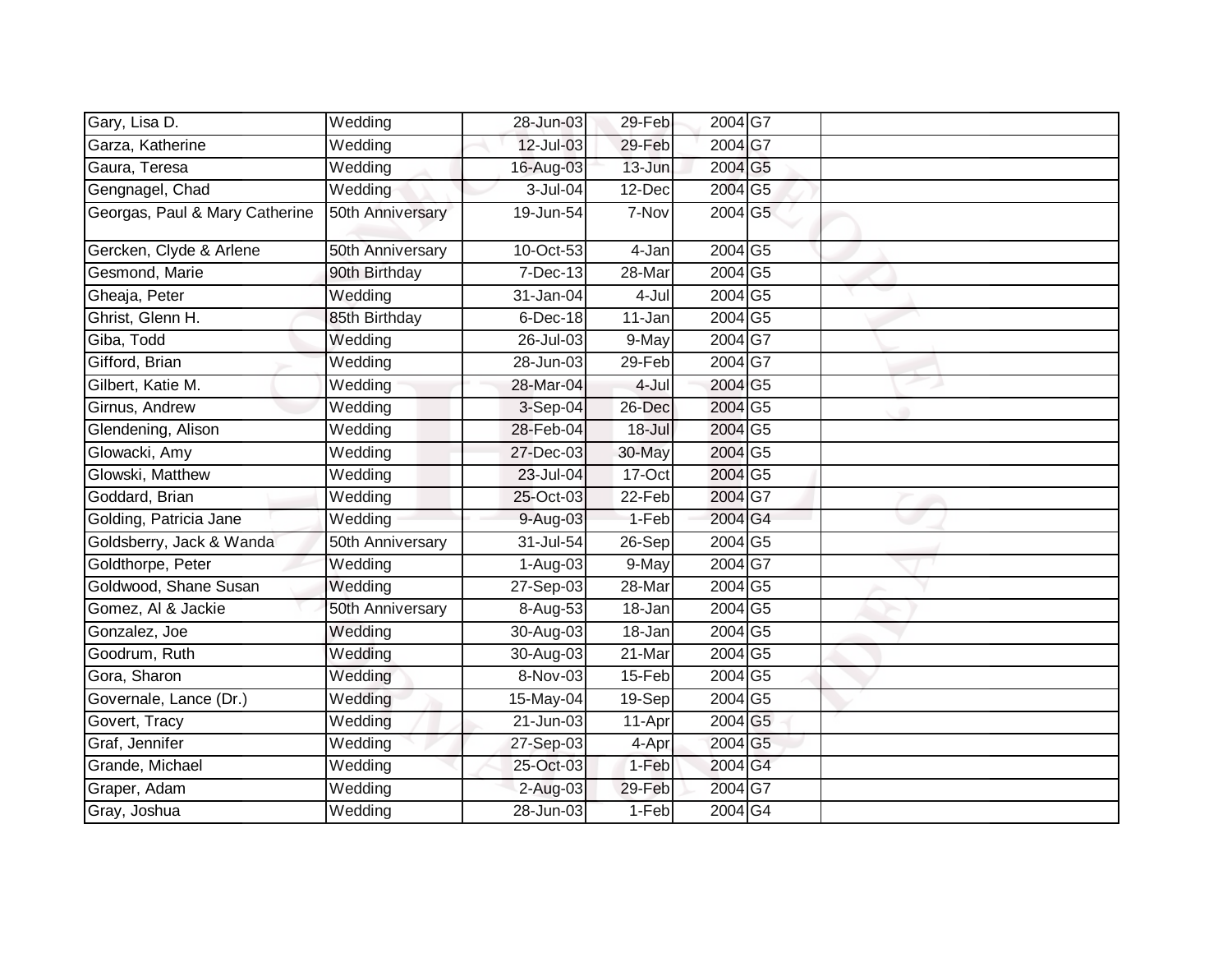| Grcich, Kenneth M.                               | Wedding          | 8-Feb-04                | 23-May     | 2004 G5                    |                                   |
|--------------------------------------------------|------------------|-------------------------|------------|----------------------------|-----------------------------------|
| Gregoline, Joseph                                | Wedding          | 27-Sep-03               | 4-Apr      | 2004 G5                    |                                   |
| Greiner, Jason                                   | Wedding          | 8-Nov-03                | 15-Feb     | 2004 G5                    |                                   |
| Grenchik, Norbert & Anne<br>(Stasny)             | 50th Anniversary | 23-Oct-54               | 12-Dec     | 2004 G5                    |                                   |
| Griswold, Karen Elizabeth                        | Wedding          | 4-Sep-04                | 12-Dec     | 2004 G5                    |                                   |
| Grover, Andrea                                   | Wedding          | $\overline{31}$ -Dec-03 | 18-Apr     | 2004 G5                    |                                   |
| Groves, Ryan                                     | Wedding          | 4-May-03                | 7-Mar      | 2004 G5                    |                                   |
| Grskovich, Patrick                               | Wedding          | 24-May-03               | 18-Jan     | 2004 G5                    |                                   |
| Guanajuato, Lindsey                              | Wedding          | 12-Jun-04               | 7-Nov      | 2004 G5                    |                                   |
| Gullickson, Kara                                 | Wedding          | $2-Aug-03$              | 29-Feb     | 2004 G7                    |                                   |
| Gutierrez, Cynthia                               | Wedding          | 29-Aug-03               | 11-Jan     | 2004 G5                    |                                   |
| Haak, Katie                                      | Wedding          | 23-Aug-03               | 22-Feb     | 2004 G7                    |                                   |
| Haan, Harold & (Mrs.)                            | 50th Anniversary | 20-Aug-54               | 12-Sep     | 2004 G5                    | Wife's given name not shown       |
| Haaser, Ruth                                     | Wedding          | 24-Apr-04               | 10-Oct     | 2004 G7                    |                                   |
| Hadt, Michael                                    | Wedding          | 17-Jul-04               | 28-Nov     | 2004 G5                    |                                   |
| Haffner, Amos                                    | Wedding          | 3-Apr-04                | 1-Aug      | 2004 G4                    |                                   |
| Hahn, Tracey                                     | Wedding          | 4-Oct-03                | 8-Feb      | 2004 G5                    |                                   |
| Hajduk, John Jr. & (Mrs.)                        | 65th Anniversary | 20-May-39               | 23-May     | 2004 G5                    | Wife's given name does not appear |
| Hall, Holly                                      | Wedding          | 29-Nov-03               | 1-Feb      | $2004$ G6                  |                                   |
| Haller, Donald & Marlene                         | 50th Anniversary | 18-Jul-54               | 15-Aug     | 2004 G5                    |                                   |
| Halton, Jack & Lorraine                          | 50th Anniversary | 26-Jun-54               | 1-Aug      | 2004G4                     |                                   |
| Hamilton, Jared Robert                           | Wedding          | 24-Jan-04               | 23-May     | 2004 G5                    |                                   |
| Hamlin, Gerald (Jerry) & Violet<br>(Vi Schwerin) | 40th Anniversary | 22-Dec-63               | 7-Mar      | 2004 G5                    |                                   |
| Hammond, Helena J.                               | 95th Birthday    | 30-Jun-09               | 4-Jul      | $2004\overline{\text{G5}}$ |                                   |
| Hammond, Veronica L.                             | Wedding          | 29-Nov-03               | 5-Sep      | 2004 G5                    |                                   |
| Hamrick, Leonard & Colleen<br>(Toni)             | 50th Anniversary | 3-Aug-54                | 3-Oct      | 2004 G5                    |                                   |
| Hargrove, Joseph Damon                           | Wedding          | 20-Sep-03               | 1-Feb      | 2004 G6                    |                                   |
| Harretos, Peter                                  | Wedding          | 17-May-03               | 25-Jan     | 2004 G5                    |                                   |
| Harris, Kasey Suzann                             | Wedding          | 3-Apr-04                | $11 -$ Jul | 2004 G5                    |                                   |
| Harvey, Charles                                  | Wedding          | $19 - Jun-04$           | 14-Nov     | 2004 G5                    |                                   |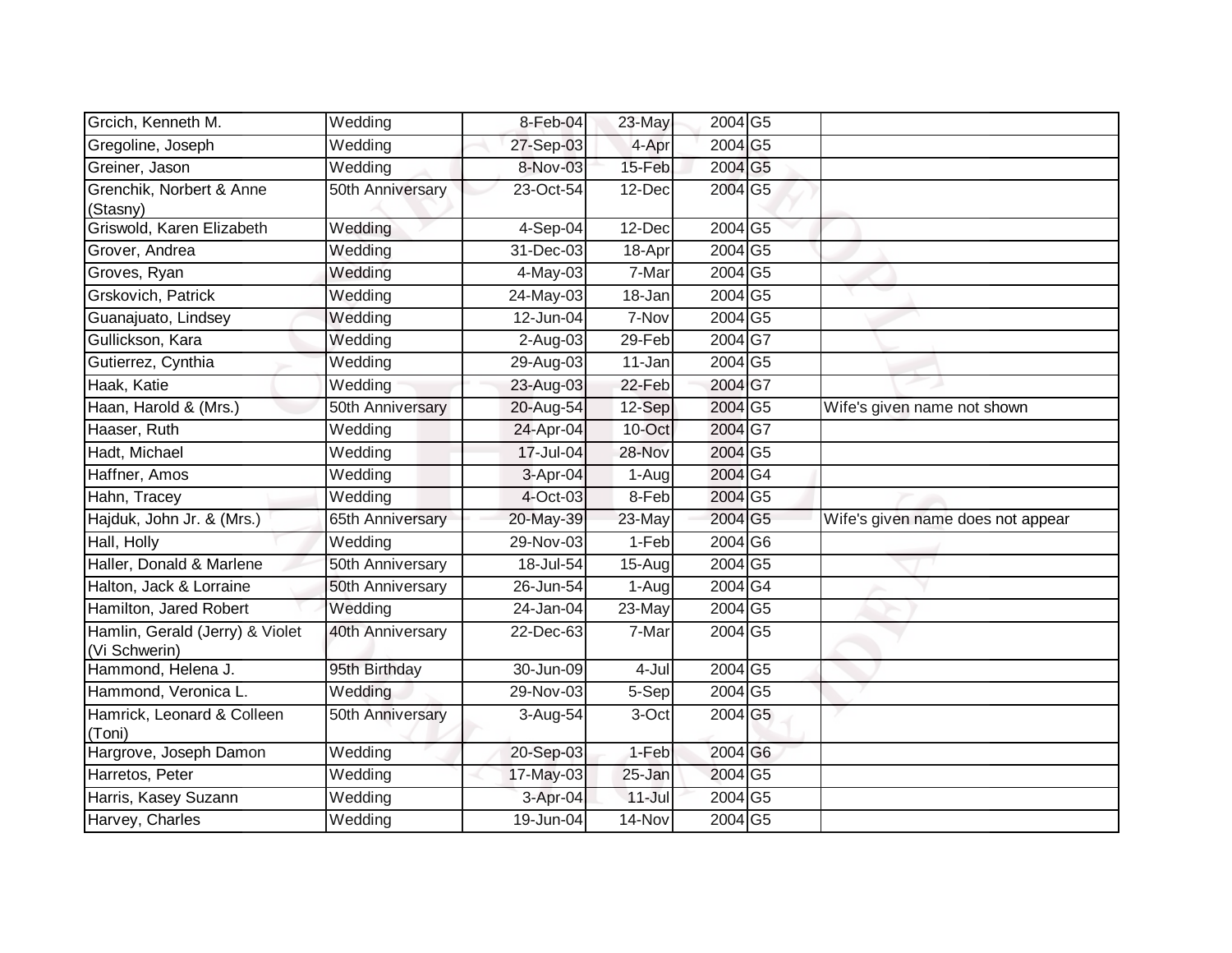| Haupt, Jeffery Michael                    | Wedding               | 27-Mar-04     | 10-Oct     | 2004G4                     |  |
|-------------------------------------------|-----------------------|---------------|------------|----------------------------|--|
| Hauter, Michele E.                        | Wedding               | 11-Oct-03     | 9-May      | 2004 G7                    |  |
| Haviland, C.R. (Red) & Bonnie             | 60th Anniversary      | 27-Oct-43     | 18-Apr     | 2004 G5                    |  |
| Hawkins, Erin                             | Wedding               | 9-May-03      | 25-Jan     | 2004 G5                    |  |
| Hawkins, John                             | $\overline{W}$ edding | 27-Sep-03     | $9-May$    | 2004 G7                    |  |
| Heaney, Jill                              | Wedding               | 27-Dec-03     | 27-Jun     | 2004 G5                    |  |
| Hefner, Matt                              | Wedding               | 25-Jun-04     | $19-Sep$   | $2004\overline{\text{G5}}$ |  |
| Heidbreder, Nicole                        | Wedding               | 15-May-04     | 26-Sep     | 2004 G5                    |  |
| Heinold, Karen                            | Wedding               | 31-Jan-04     | 23-May     | 2004 G5                    |  |
| Heintz, Raymond & Dena                    | 50th Anniversary      | 28-Aug-54     | 12-Sep     | 2004 G5                    |  |
| Helmer, Christine                         | Wedding               | 24-Apr-04     | 5-Sep      | 2004 G5                    |  |
| Helvey, Carl & Ruth                       | 65th Anniversary      | $29 - Jan-39$ | 14-Mar     | 2004 G5                    |  |
| Henning, Beth                             | Wedding               | 14-Jun-03     | 8-Feb      | 2004 G5                    |  |
| Hensley, Velva                            | 95th Birthday         | 12-Aug-09     | 12-Sep     | 2004 G5                    |  |
| Herakovich, Adam John                     | Wedding               | 8-Nov-03      | 4-Jul      | 2004 G5                    |  |
| Hernes, Matthew                           | Wedding               | 31-Jan-04     | 23-May     | 2004 G5                    |  |
| Heroux, Chad                              | Wedding               | 13-Dec-03     | 29-Feb     | 2004 G7                    |  |
| Heymig, Michelle                          | Wedding               | 21-Jun-03     | 2-May      | 2004 G5                    |  |
| Higgins, Jason                            | Wedding               | 21-Jun-03     | 1-Feb      | 2004 G6                    |  |
| Hillila, Bernhard & Esther<br>(Halttunen) | 60th Anniversary      | 28-Jun-44     | 5-Sep      | 2004 G6                    |  |
| Hinrichsen, Robert & Donna                | 50th Anniversary      | 21-May-54     | 10-Oct     | $2004\overline{\text{G5}}$ |  |
| Hipskind, Cheston                         | Wedding               | 22-May-04     | 26-Sep     | 2004 G5                    |  |
| Hoefflicker, Greg & Brenda<br>(Vaughn)    | 25th Anniversary      | 16-Jun-79     | 27-Jun     | 2004 G5                    |  |
| Holeman, Claude & Joyce                   | 50th Anniversary      | 13-Jul-54     | 5-Sep      | 2004 G6                    |  |
| Holeman, Heather                          | Wedding               | 24-Jul-04     | 26-Dec     | 2004 G5                    |  |
| Holland, Micah Andrew                     | Wedding               | 11-Oct-03     | 1-Feb      | 2004 G4                    |  |
| Hollett, Erica                            | Wedding               | 5-Sep-03      | $11 -$ Jul | 2004 G5                    |  |
| Homans, Allison                           | Wedding               | 6-Sep-03      | 21-Mar     | 2004 G5                    |  |
| Hoogerwerf, Bryan                         | Wedding               | 22-May-04     | 5-Sep      | 2004 G5                    |  |
| Hooper, Ray                               | Wedding               | 20-Mar-04     | 22-Aug     | 2004 G5                    |  |
| Horka, Randall J.                         | Wedding               | 29-Nov-03     | $5-Sep$    | 2004 G5                    |  |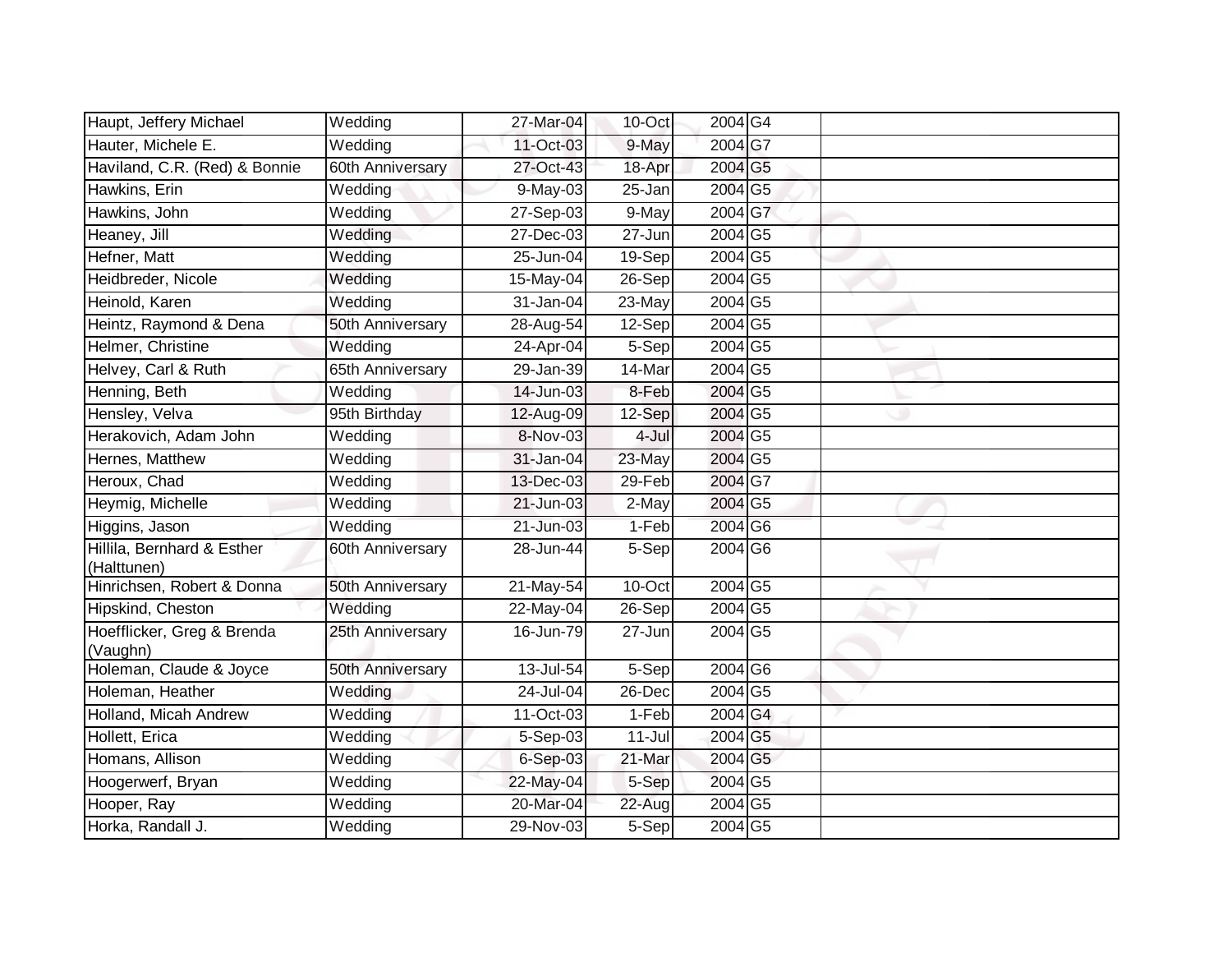| Houston, Travis (Pvt.)      | Wedding          | 3-Apr-04                | 16-May  | 2004 G5                    |  |
|-----------------------------|------------------|-------------------------|---------|----------------------------|--|
| Hubly, Julie                | Wedding          | 30-Aug-03               | 1-Feb   | 2004 G4                    |  |
| Hudgins, Angela             | Wedding          | 28-Jun-03               | 29-Feb  | 2004 G7                    |  |
| Huisenga, Annette           | Wedding          | 21-Jun-03               | 14-Mar  | 2004 G5                    |  |
| Huke, Edmund & Norma        | 50th Anniversary | 17-Oct-53               | 29-Feb  | 2004 G4                    |  |
| Hunsucker, Kyle             | Wedding          | 27-Dec-03               | 27-Jun  | 2004 G5                    |  |
| Hunter, Ruth Ritter         | 80th Birthday    | 24-Apr-24               | 23-May  | 2004 G5                    |  |
| Hutchins, Jennifer Kay      | Wedding          | 7-Aug-04                | 10-Oct  | 2004G4                     |  |
| Hynek, Joseph & Rita        | 50th Anniversary | 4-Sep-54                | 28-Nov  | 2004 G5                    |  |
| Ilijaic, Mary               | 100th Birthday   | 27-Jul-04               | 8-Aug   | 2004 G5                    |  |
| Iltzsche, Elisabeth Janice  | Wedding          | 21-Feb-04               | 30-May  | 2004 G5                    |  |
| Ingram, Ed & Dorothy        | 65th Anniversary | 15-Oct-39               | 28-Nov  | 2004 G5                    |  |
| Jack, Jason                 | Wedding          | 25-Oct-03               | 16-May  | 2004 G5                    |  |
| Jackomis, William           | Wedding          | 5-Jun-04                | 12-Dec  | 2004 G5                    |  |
| Jackson, Tara               | Wedding          | $\overline{21}$ -Jun-03 | $1-Feb$ | 2004 G6                    |  |
| Jacobsen, Aaron             | Wedding          | $6-Sep-03$              | 1-Feb   | 2004 G6                    |  |
| James, Richard              | Wedding          | $1-Nov-03$              | 13-Jun  | 2004 G5                    |  |
| Jaworski, Chester & Mary    | 50th Anniversary | 6-Jun-53                | 25-Jan  | 2004 G5                    |  |
| Jayjack, Julie A.           | Wedding          | 19-Apr-03               | 1-Feb   | 2004 G4                    |  |
| Jaynes, Brandon             | Wedding          | 19-Jul-03               | 29-Feb  | 2004 G7                    |  |
| Jenkins, Laura              | Wedding          | 10-Jul-04               | 3-Oct   | 2004 G5                    |  |
| Jenkins, William & Florence | 50th Anniversary | 26-Dec-53               | 7-Mar   | 2004 G5                    |  |
| Johnson, Mari               | Wedding          | 25-Jun-04               | 19-Sep  | 2004 G5                    |  |
| Johnson, Mary K.            | Wedding          | 8-Feb-04                | 23-May  | 2004 G5                    |  |
| Johnson, Russell            | Wedding          | 27-Jul-03               | 21-Mar  | 2004 G5                    |  |
| Johnson, Sylvia             | Wedding          | 5-Sep-04                | 19-Dec  | 2004 H5                    |  |
| Jolly, Oscar & Joyce        | 50th Anniversary | 25-Jun-54               | $5-Sep$ | 2004 G6                    |  |
| Jolly, Oscar & Joyce        | 50th Anniversary | 25-Jun-54               | 31-Oct  | 2004 G5                    |  |
| Jonas, Phillip & Mary       | 50th Anniversary | 14-May-54               | 10-Oct  | 2004 G5                    |  |
| Jones, Christopher          | Wedding          | 30-Aug-03               | 9-May   | 2004 G7                    |  |
| Jones, Claren & Marcella    | 65th Anniversary | 4-Feb-39                | 14-Mar  | $2004\overline{\text{G5}}$ |  |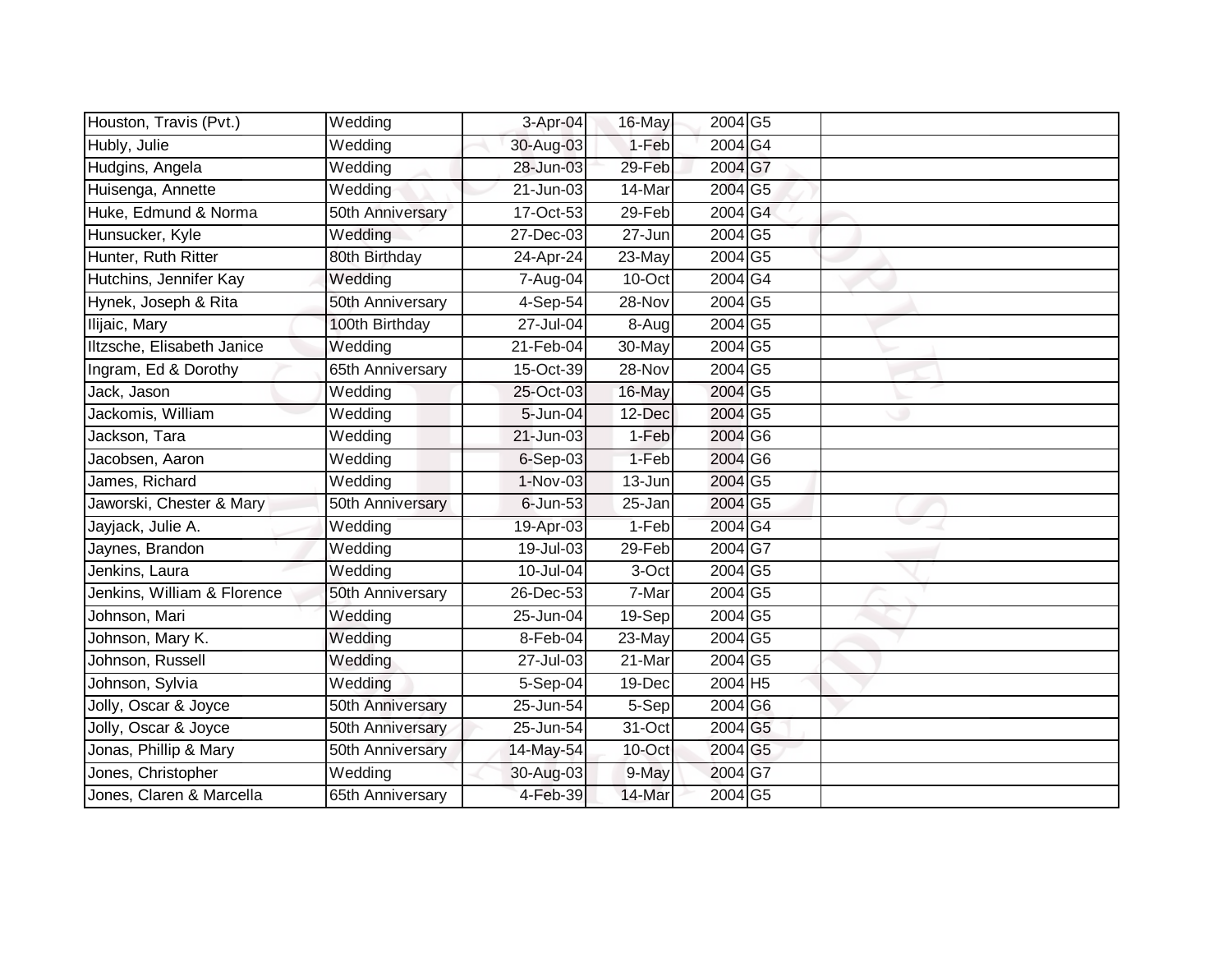| Jones, Donald & Sandra (Martin)         | 25th Anniversary | 18-Aug-79               | $12-Sep$   | 2004 G5            |                                   |
|-----------------------------------------|------------------|-------------------------|------------|--------------------|-----------------------------------|
| Jones, Fred & Jan                       | 40th Anniversary | 9-Nov-63                | 15-Feb     | 2004 G5            |                                   |
| Jones, James & Mable                    | 50th Anniversary | 22-May-54               | 31-Oct     | 2004 G5            |                                   |
| Jones, Tim & Karen                      | 40th Anniversary | 1-Aug-64                | 10-Oct     | 2004 G5            |                                   |
| Jones, Zuniza F.                        | Wedding          | 28-Jun-03               | 29-Feb     | 2004G7             |                                   |
| Josleyn, Darrell J.                     | Wedding          | 28-Aug-04               | 12-Dec     | 2004 G5            |                                   |
| Jucknowski, John & Audrey<br>(Schuhrke) | 40th Anniversary | 9-May-64                | $11 -$ Jul | 2004 G5            |                                   |
| Kalka, Robert & Patricia                | 50th Anniversary | 5-Jul-54                | 21-Nov     | 2004 G5            |                                   |
| Kamanaroff, Virginia                    | 80th Birthday    | 10-Mar-24               | 4-Apr      | 2004 G5            |                                   |
| Kaminski, Kimberly                      | Wedding          | 2-Aug-03                | 6-Jun      | 2004 G5            |                                   |
| Kamminga, Kristie                       | Wedding          | 10-Jul-04               | 17-Oct     | 2004 G5            |                                   |
| Kapelinski, Kelly                       | Wedding          | 31-Dec-03               | 29-Aug     | 2004 G5            |                                   |
| Kappel, Robert                          | Wedding          | 12-Jul-03               | 1-Feb      | 2004 G4            |                                   |
| Karlowsky, Neva                         | 100th Birthday   | $2$ -Jan-04             | 25-Jan     | 2004 G5            |                                   |
| Kasper, Frank C. & (Mrs.)               | 50th Anniversary | 11-Sep-54               | 21-Nov     | 2004 G5            | Wife's given name does not appear |
| Kassanits, Amanda                       | Wedding          | 31-Jul-04               | 31-Oct     | 2004 G5            |                                   |
| Kaufman, Erica                          | Wedding          | 12-Jun-04               | 5-Sep      | 2004 G5            |                                   |
| Kaufman, Julia                          | Wedding          | 31-Jul-04               | $10$ -Oct  | 2004 G7            |                                   |
| Kay, Tiffany Leigh                      | Wedding          | 19-Jun-04               | 14-Nov     | 2004 G5            |                                   |
| Kayes, Nancy                            | Wedding          | 23-Aug-03               | 16-May     | 2004 G5            |                                   |
| Kearns, Timothy                         | Wedding          | $\overline{11}$ -Oct-03 | 1-Feb      | 2004 G6            |                                   |
| Keilman, Edward                         | 100th Birthday   | 23-Feb-04               | 28-Mar     | 2004 G5            |                                   |
| Keilman, Tom                            | 80th Birthday    | 11-Dec-23               | 15-Feb     | $2004\overline{G}$ |                                   |
| Keller, Marc Andrew                     | Wedding          | 27-Dec-03               | 8-Augl     | 2004 G5            |                                   |
| Kelley, Kevin Walter                    | Wedding          | 20-Mar-04               | 3-Oct      | 2004 G5            |                                   |
| Kelly, Matthew Thomas                   | Wedding          | 30-Jul-04               | 10-Oct     | 2004 G7            |                                   |
| Kemp, Matthew                           | Wedding          | 29-Nov-03               | 1-Feb      | 2004 G6            |                                   |
| Kendall, Jason Lawrence                 | Wedding          | 3-Apr-04                | $11 -$ Jul | 2004 G5            |                                   |
| Kennedy, Jesse T.                       | Wedding          | 19-Apr-03               | 1-Feb      | 2004 G4            |                                   |
| Kennedy, William C. & (Mrs.)            | 50th Anniversary | 26-Jun-54               | 27-Jun     | 2004 G5            | Wife's given name does not appear |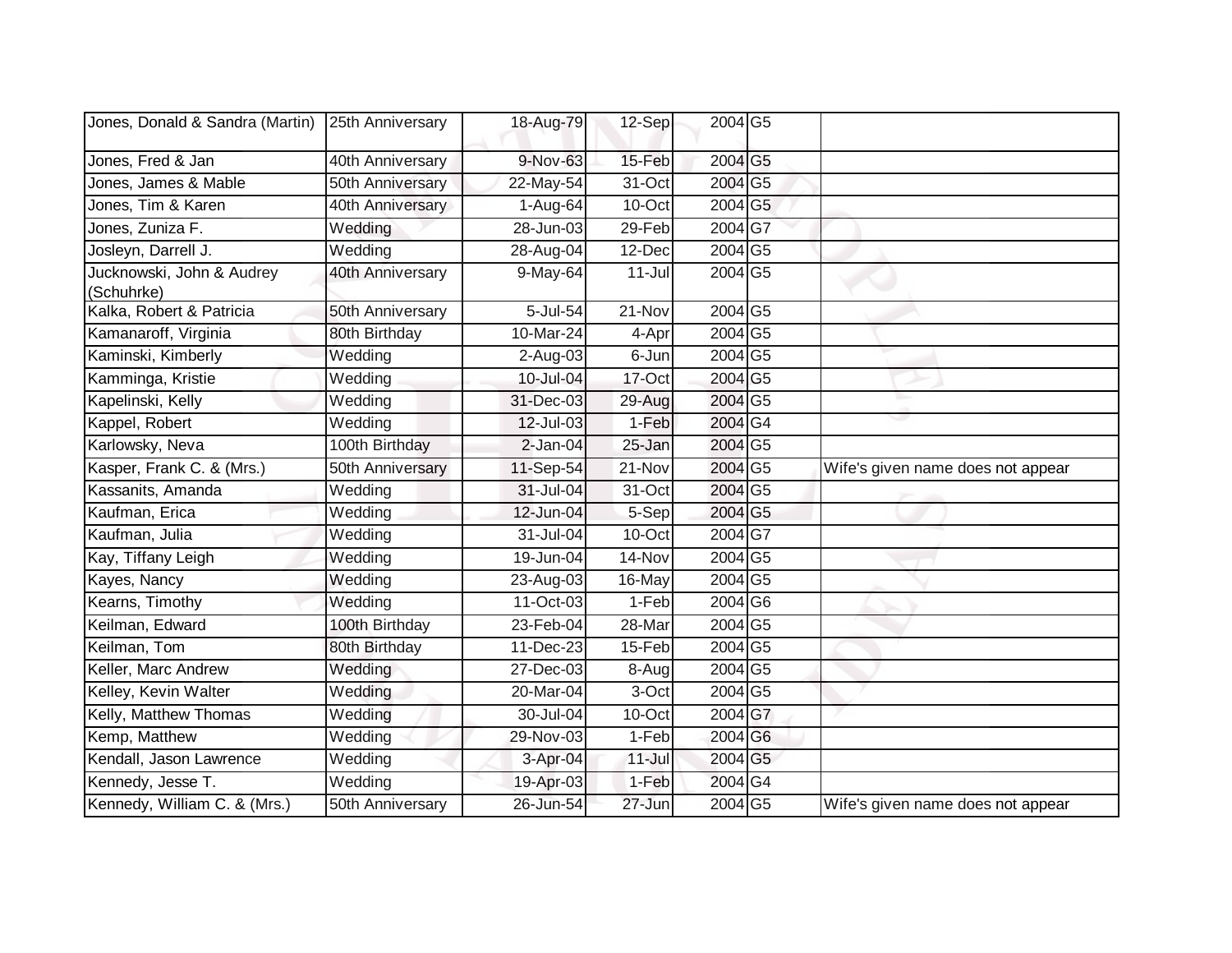| Kerins, Charlie & Lorraine                         | 60th Anniversary | 8-Jul-44               | $18 -$ Jul | 2004 G5                    |  |
|----------------------------------------------------|------------------|------------------------|------------|----------------------------|--|
| (Koranda)                                          |                  |                        |            |                            |  |
| Kern, Gloria Faye                                  | Wedding          | 22-Nov-03              | 14-Mar     | 2004 G5                    |  |
| Kesely, Kristina                                   | Wedding          | 23-Apr-04              | 5-Sep      | 2004 G5                    |  |
| Kesler, Aaron                                      | Wedding          | 31-Jul-04              | 7-Nov      | 2004 G5                    |  |
| Keys, Kris                                         | Wedding          | 12-Sep-04              | 31-Oct     | 2004 G5                    |  |
| Kilander, Kelli                                    | Wedding          | 14-Aug-04              | 26-Dec     | 2004G5                     |  |
| King, Christopher Michael                          | Wedding          | 8-Jan-04               | 11-Apr     | 2004 G5                    |  |
| Kirincic, Natalie                                  | Wedding          | 22-May-04              | 5-Sep      | 2004 G5                    |  |
| Kirk, Andrew Leonard                               | Wedding          | 12-Sep-03              | 11-Jan     | $2004\overline{\text{G5}}$ |  |
| Kirk, Garnett                                      | Wedding          | 25-Oct-03              | 12-Sep     | 2004 G5                    |  |
| Kirk, Leonard & Lucille (Plummer) 60th Anniversary |                  | 17-Jun-44              | 17-Oct     | 2004 G5                    |  |
| Kish, Wendelin Marie                               | Wedding          | 29-Nov-03              | 20-Jun     | $2004\overline{\text{G5}}$ |  |
| Kiszka, James                                      | Wedding          | 4-Oct-03               | 30-May     | 2004 G5                    |  |
| Klavas, Allison                                    | Wedding          | $1-May-04$             | 5-Sep      | 2004 G5                    |  |
| Kleine, Heidi                                      | Wedding          | 6-Sep-03               | 1-Feb      | 2004 G6                    |  |
| Klepack, Bob & Sally (Holt)                        | 50th Anniversary | 12-Jun-54              | 10-Oct     | $2004\overline{\text{G5}}$ |  |
| Kline, David E. (M.D.)                             | Wedding          | 27-Sep-03              | 28-Mar     | $2004\overline{\text{G5}}$ |  |
| Kociara, Kimberly                                  | Wedding          | 29-Jul-03              | 9-May      | 2004 G7                    |  |
| Kohanyi, Shelley                                   | Wedding          | 4-Sep-04               | 12-Dec     | $2004\overline{\text{G5}}$ |  |
| Kolodziej, Gregory                                 | Wedding          | 31-Dec-03              | 18-Apr     | 2004 G5                    |  |
| Kosik, Carrie L.                                   | Wedding          | 28-Aug-04              | 12-Dec     | 2004 G5                    |  |
| Kowal, Shannon                                     | Wedding          | 19-Jun-04              | 10-Oct     | 2004G4                     |  |
| Kowalski, Zygmunt & Ruth                           | 50th Anniversary | 24-Jul-54              | 17-Oct     | $2004\overline{\text{G5}}$ |  |
| Kozik, Walter J. Jr.                               | Wedding          | 22-Nov-03              | 14-Mar     | $2004\overline{\text{G5}}$ |  |
| Kral, Brian                                        | Wedding          | 4-Oct-03               | 1-Aug      | 2004 G4                    |  |
| Krantz, Barbara                                    | Wedding          | 12-Jul-03              | 1-Feb      | $2004\overline{\text{G4}}$ |  |
| Krause, Heather                                    | Wedding          | 29-Nov-03              | 3-Oct      | 2004 G5                    |  |
| Krause, Heather                                    | Wedding          | 29-Nov-04              | 19-Sep     | 2004 G5                    |  |
| Krawczyk, Walter & Marlene<br>(Baier)              | 50th Anniversary | 11-Sep-54              | 28-Nov     | 2004 G5                    |  |
| Kregel, Heather                                    | Wedding          | $\overline{1}$ -Aug-03 | $9-May$    | 2004 G7                    |  |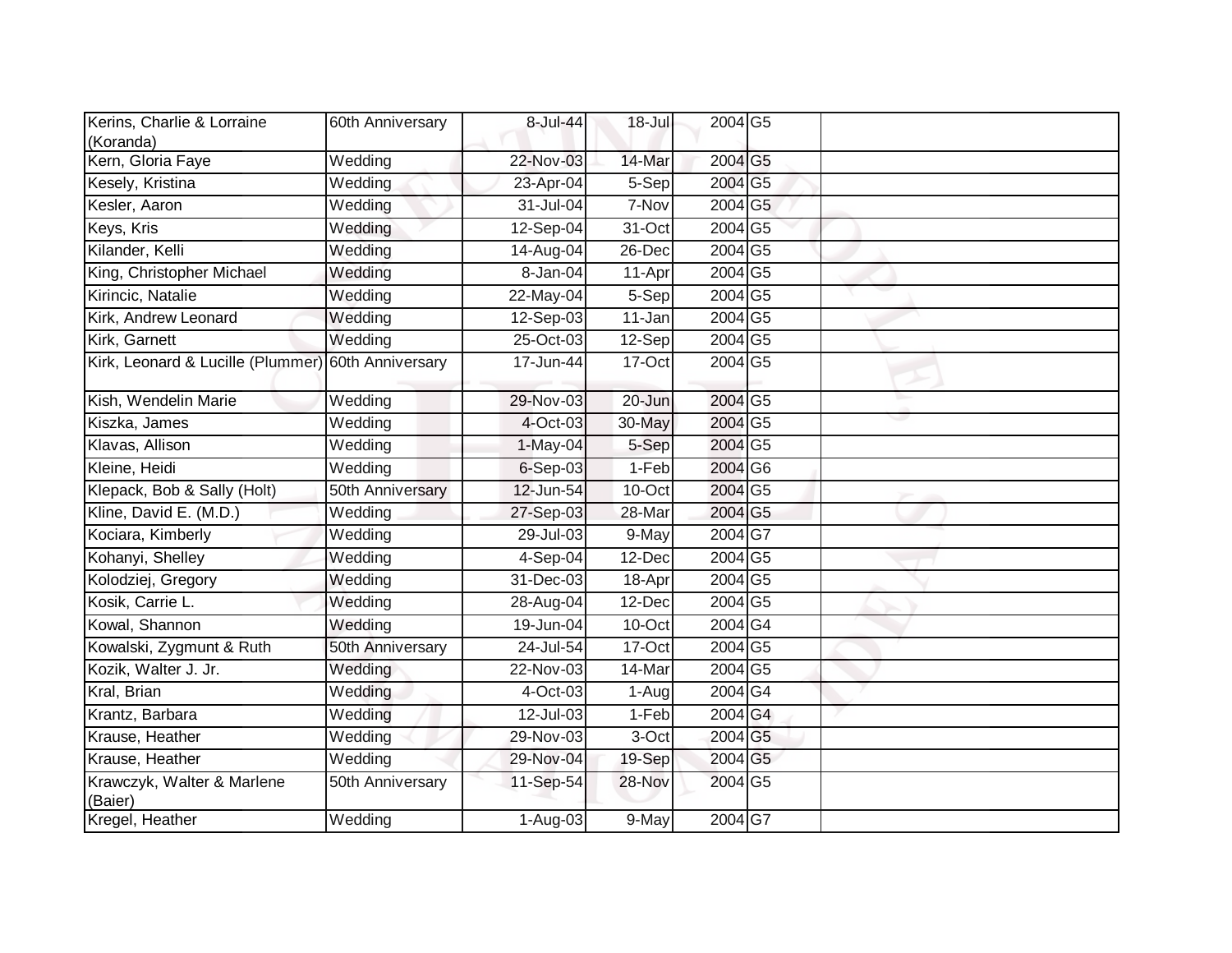| Krolik, Craig                        | Wedding          | 11-Sep-04   | 26-Dec   | 2004 G5                    |  |
|--------------------------------------|------------------|-------------|----------|----------------------------|--|
| Krolikowski, Kari                    | Wedding          | 8-Nov-03    | 29-Aug   | 2004 G5                    |  |
| Kuch, Shire                          | Wedding          | 27-Jun-04   | 3-Oct    | 2004 G5                    |  |
| Kulpinski, Theresa                   | 100th Birthday   | 8-Jul-04    | 18-Jul   | 2004 G5                    |  |
| Kuna, Jeffrey                        | Wedding          | 11-Jul-03   | 4-Jan    | 2004 G5                    |  |
| Kuropatwa, Beth Ann                  | Wedding          | 31-Mar-04   | 1-Aug    | $2004\overline{\text{G4}}$ |  |
| Kuzma, Rich                          | Wedding          | 20-Sep-03   | 18-Jul   | 2004 G5                    |  |
| Kwolek, Kelley Ann                   | Wedding          | 27-Jun-04   | 3-Oct    | 2004 G5                    |  |
| Labuda, Anne Renee                   | Wedding          | 4-Oct-03    | 7-Mar    | 2004 G5                    |  |
| Ladewski, Matthew                    | Wedding          | 31-Jul-04   | 10-Oct   | $2004\overline{\text{G}7}$ |  |
| Langer, Julieann                     | Wedding          | 26-Jul-03   | 9-May    | 2004 G7                    |  |
| LaPatra, Patrick                     | Wedding          | 30-Aug-03   | $1-Feb$  | 2004 G6                    |  |
| Larson, Amanda Michelle              | Wedding          | 13-Dec-03   | 2-May    | 2004 G5                    |  |
| Larson, Daniel C.                    | Wedding          | 31-Jul-04   | 10-Oct   | 2004 G7                    |  |
| Larson, Rosanne                      | Wedding          | 21-May-04   | $22-Aug$ | 2004 G5                    |  |
| Laurinas, Dale                       | Wedding          | 21-Aug-04   | 19-Dec   | 2004 H5                    |  |
| Lee, Nicole                          | Wedding          | 8-Nov-03    | $1-Feb$  | 2004 G6                    |  |
| Leensvaart, Clarence & Florence      | 60th Anniversary | 5-Nov-43    | $1-Feb$  | 2004 G4                    |  |
| Leftakis, Adamantia Dina             | Wedding          | 31-Aug-03   | 22-Feb   | 2004 G7                    |  |
| Legg, Michael                        | Wedding          | 8-Nov-03    | 29-Aug   | 2004 G5                    |  |
| Leinen, Amy                          | Wedding          | 11-Jul-03   | 4-Jan    | 2004 G5                    |  |
| Lengyel, Marie                       | 95th Birthday    | 2-Jun-09    | 15-Aug   | $2004\overline{\text{G5}}$ |  |
| Lenkey, Joseph & Evelyn              | 50th Anniversary | 7-Sep-54    | 14-Nov   | 2004 G5                    |  |
| Lesar, Thomas & Kelly<br>(Kortokrax) | 25th Anniversary | 24-Mar-79   | 30-May   | 2004 G5                    |  |
| Lessner, Frank                       | 80th Birthday    | $7-$ Sep-24 | 3-Oct    | 2004 G5                    |  |
| Levitt, Patti                        | Wedding          | 3-Feb-04    | 16-May   | 2004 G5                    |  |
| Lew, Joseph & Doloris (Jurek)        | 50th Anniversary | 8-May-54    | 20-Jun   | 2004 G5                    |  |
| Lindemann, Jason                     | Wedding          | 6-Sep-03    | 16-May   | 2004 G5                    |  |
| Lindsey, Anna                        | 100th Birthday   | 11-Feb-04   | 14-Mar   | 2004 G5                    |  |
| Lindsey, Jodi                        | Wedding          | 31-Jan-04   | 4-Jul    | 2004 G5                    |  |
| Lipka, Karen                         | Wedding          | 4-Oct-03    | 18-Jan   | 2004 G5                    |  |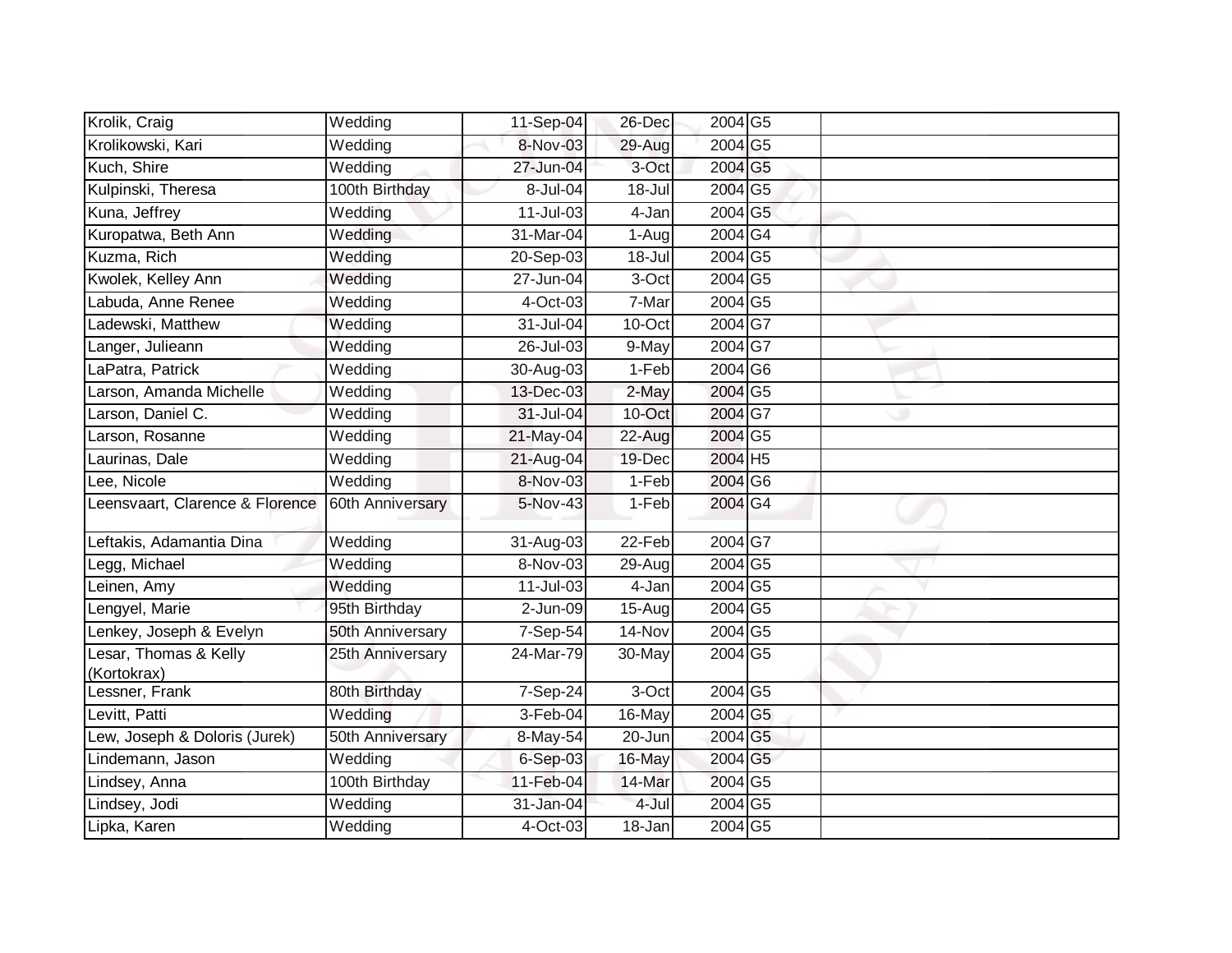| Littles, Amber Nicole                            | Wedding               | 18-Sep-04   | 26-Dec     | 2004 G5                    |                                   |
|--------------------------------------------------|-----------------------|-------------|------------|----------------------------|-----------------------------------|
| Lomax, Beth                                      | Wedding               | 11-Oct-03   | 29-Feb     | 2004 G7                    |                                   |
| Long, Steve                                      | Wedding               | 2-Aug-03    | 8-Feb      | 2004 G5                    |                                   |
| Lorance, Jennifer                                | Wedding               | 18-Oct-03   | 22-Feb     | 2004 G7                    |                                   |
| Louie, Russell                                   | Wedding               | 14-Nov-03   | 9-May      | 2004 G7                    |                                   |
| Luedtke, Danielle                                | Wedding               | 21-Jun-03   | 1-Feb      | 2004 G6                    |                                   |
| Luke, Wilbur & (Mrs.)                            | 70th Anniversary      | 13-Jun-34   | $11 -$ Jul | 2004 G5                    | Wife's given name does not appear |
| Luna, Shelbie                                    | Wedding               | 29-May-04   | 14-Nov     | 2004 G5                    |                                   |
| Luttell, Heather                                 | Wedding               | 2-Aug-03    | 8-Feb      | 2004 G5                    |                                   |
| Mac, Steven                                      | Wedding               | $15-May-04$ | 10-Oct     | 2004 G4                    |                                   |
| MacCormack, Richard E. & (Mrs.) 50th Anniversary |                       | 26-Jun-54   | 1-Aug      | 2004G4                     | Wife's given name does not appear |
| Mackowski, Nicole                                | Wedding               | 19-Jun-04   | 19-Sep     | 2004 G5                    |                                   |
| Maksimik, John                                   | Wedding               | 15-Oct-03   | 22-Feb     | 2004 G7                    |                                   |
| Manoni, Paul                                     | 90th Birthday         | 3-Feb-14    | 14-Mar     | 2004 G5                    |                                   |
| Maravilla, Donny                                 | Wedding               | 4-Oct-03    | 8-Feb      | 2004 G5                    |                                   |
| Marker, Meghann                                  | Wedding               | 12-Jun-04   | 24-Oct     | 2004 G5                    |                                   |
| Marks, Salvo P. (Dr.)                            | 90th Birthday         | 4-Apr-14    | $15-Aug$   | 2004 G5                    |                                   |
| Marsh, Joseph                                    | Wedding               | 8-May-04    | 26-Dec     | $2004\overline{\text{G5}}$ |                                   |
| Marsh, Sarah                                     | Wedding               | 12-Jul-03   | 25-Apr     | 2004 G5                    |                                   |
| Marshall, Althea                                 | Wedding               | 29-May-04   | $5-Sep$    | 2004 G5                    |                                   |
| Marshall, Michael                                | Wedding               | 13-Sep-03   | $25 - Jan$ | $2004\overline{\text{G5}}$ |                                   |
| Martin, Rocky & Vickie                           | 25th Anniversary      | 3-Nov-79    | 12-Dec     | 2004 G5                    |                                   |
| Martinez, Andrea                                 | Wedding               | 26-Jun-04   | $12-Sep$   | 2004 G5                    |                                   |
| Martinez, Angelica                               | Wedding               | 22-Jan-04   | 11-Apr     | 2004 G5                    |                                   |
| Masching, Blair                                  | Wedding               | 31-Jul-04   | 7-Nov      | 2004 G5                    |                                   |
| Masepohl, William                                | Wedding               | 14-Aug-04   | 19-Dec     | 2004 H5                    |                                   |
| Massura, Katherine Suzanne                       | Wedding               | 24-May-03   | $1-Feb$    | 2004 G6                    |                                   |
| Matetic, Nicole                                  | Wedding               | 15-May-04   | 10-Oct     | 2004 G4                    |                                   |
| Mathey, Scott                                    | Wedding               | 21-Jun-03   | 1-Feb      | 2004 G6                    |                                   |
| Matson, Erik                                     | $\overline{W}$ edding | 29-Nov-04   | 19-Sep     | 2004 G5                    |                                   |
| Matson, Erik                                     | Wedding               | 29-Nov-03   | 3-Oct      | 2004 G5                    |                                   |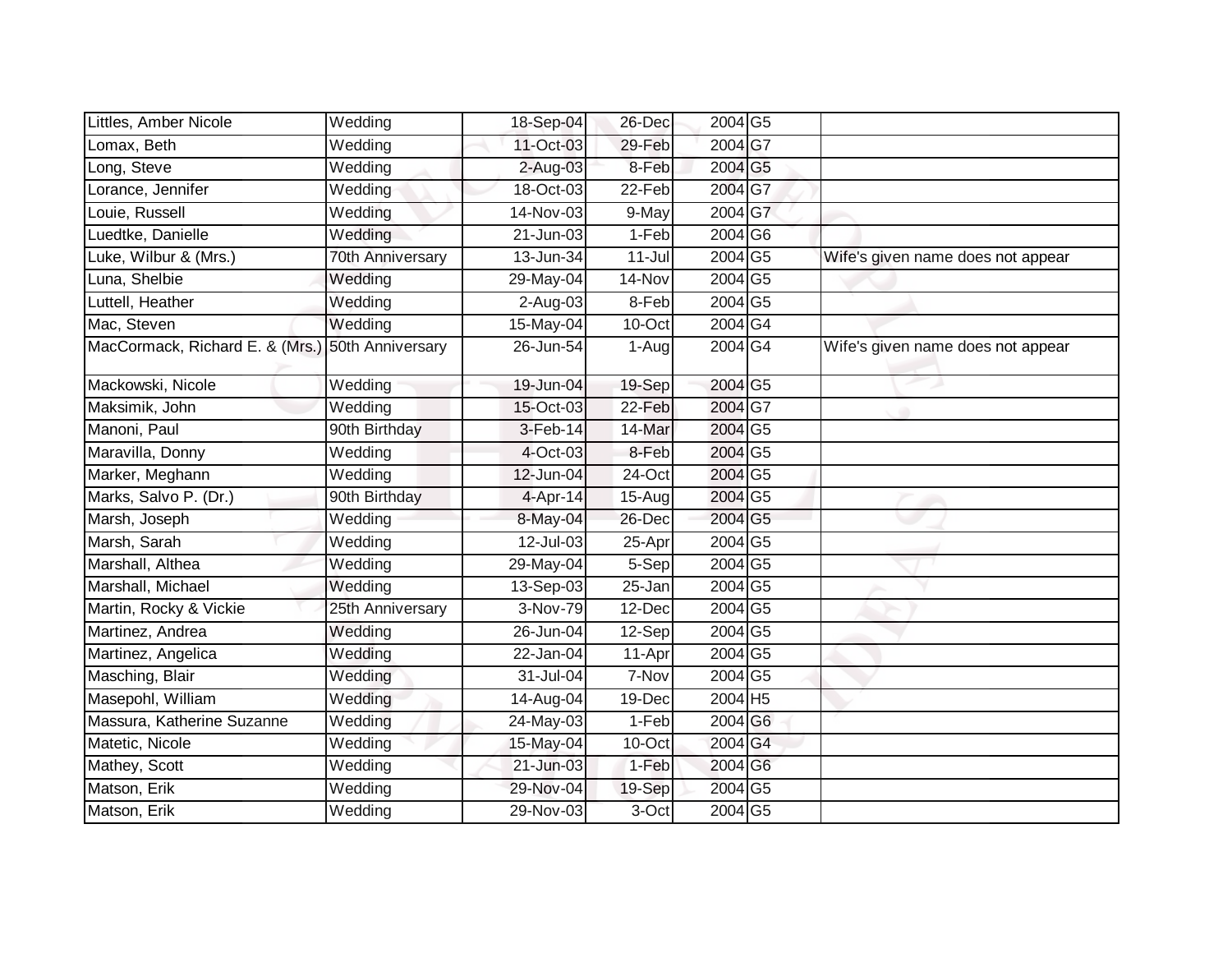| Matthys, John & Rhoda                       | 50th Anniversary | 11-Sep-54               | $24$ -Oct | 2004 G5                    |                              |
|---------------------------------------------|------------------|-------------------------|-----------|----------------------------|------------------------------|
| Matulis, Julianne                           | Wedding          | $6$ -Dec-03             | 28-Mar    | 2004 G5                    |                              |
| Matusak, Apryl                              | Wedding          | 17-Jan-04               | 23-May    | 2004 G5                    |                              |
| Mauch, Michael                              | Wedding          | 3-Jul-04                | 3-Oct     | 2004 G5                    |                              |
| Mavronicles, Gus N.                         | 90th Birthday    | 23-Dec-13               | 4-Jan     | 2004 G5                    |                              |
| May, Denise                                 | Wedding          | $\overline{19}$ -Jun-04 | 14-Nov    | 2004 G5                    |                              |
| Mayhew, Benjamin                            | Wedding          | 13-Sep-03               | 14-Mar    | 2004 G5                    |                              |
| McCabe, Francis & Ramah                     | 50th Anniversary | 6-Dec-53                | 1-Feb     | 2004 G4                    |                              |
| McCadden, Ernie                             | Wedding          | $6-Sep-03$              | 1-Feb     | 2004 G6                    |                              |
| McConnell, Sean                             | Wedding          | 15-Nov-03               | 2-May     | 2004 G5                    |                              |
| McCord, Megan                               | Wedding          | 30-Aug-03               | 9-May     | 2004G7                     |                              |
| McCoy, Donald & Dorothy                     | 50th Anniversary |                         | 14-Nov    | 2004 G5                    | Wedding date does not appear |
| McCoy, Richard & Jocelyn<br>(Wretzky)       | 50th Anniversary | 9-Jul-54                | 10-Oct    | 2004 G5                    |                              |
| McElfresh, Larry & Beverly                  | 50th Anniversary | 21-Aug-54               | 10-Oct    | 2004 G5                    |                              |
| McGee, Christopher                          | Wedding          | 8-May-04                | 1-Aug     | $2004\overline{\text{G4}}$ |                              |
| McIntyre, Robert & Mary                     | 60th Anniversary | 20-Nov-43               | 1-Feb     | 2004 G4                    |                              |
| McKay, Lisa                                 | Wedding          | 5-Dec-03                | 9-May     | 2004 G7                    |                              |
| McKay, Lisa                                 | Wedding          | 5-Dec-03                | 29-Feb    | 2004 G7                    |                              |
| McKee, Hunter                               | Wedding          | 12-Jun-04               | 19-Sep    | 2004 G5                    |                              |
| McShane, Kelly                              | Wedding          | $11-Or-03$              | 28-Mar    | 2004 G5                    |                              |
| Meding, Debbie                              | Wedding          | 21-Aug-04               | 21-Nov    | 2004 G5                    |                              |
| Meeker, Lora Lee                            | Wedding          | 24-Oct-03               | 1-Aug     | 2004G4                     |                              |
| Mehling, Joel                               | Wedding          | 27-Sep-03               | 23-May    | 2004 G5                    |                              |
| Melczer, Steve & Ethel (Kozar)              | 55th Anniversary | $16 - Jan-49$           | 1-Feb     | 2004 G4                    |                              |
| Mellinger, Daniel & Margaret<br>(Valyoscik) | 60th Anniversary | 18-Jun-44               | 22-Aug    | 2004 G5                    |                              |
| Mendoza, Megan                              | Wedding          | $25$ -Jun-04            | 19-Sep    | $2004\overline{\text{G5}}$ |                              |
| Mergl, Carol                                | Wedding          | 20-Sep-03               | 1-Feb     | 2004 G4                    |                              |
| Merritt, Catherine                          | Wedding          | 8-May-04                | 26-Dec    | 2004 G5                    |                              |
| Merritt, Elizabeth Ann                      | Wedding          | $6-Sep-03$              | 25-Apr    | 2004 G5                    |                              |
| Meyer, Nancy                                | Wedding          | 27-Jun-03               | 1-Feb     | 2004G4                     |                              |
| Micciche, Michael                           | Wedding          | 7-Jun-03                | 4-Jan     | 2004 G5                    |                              |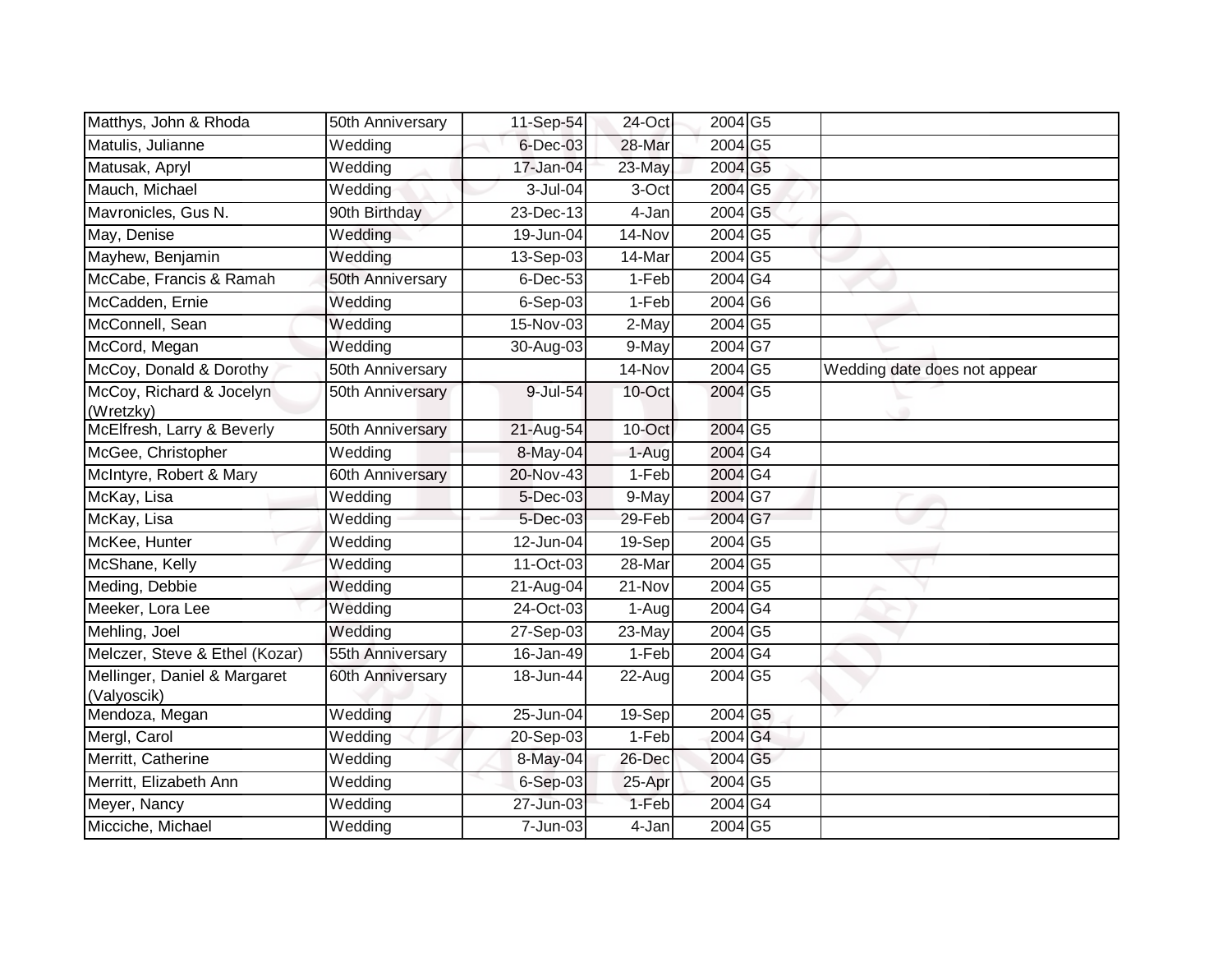| Miecznikowski, Mr. & (Mrs.)                      | 50th Anniversary | 21-Nov-53    | 15-Feb  | 2004 G5                    | Wife's given name does not appear |
|--------------------------------------------------|------------------|--------------|---------|----------------------------|-----------------------------------|
| Mikos, Scott                                     | Wedding          | 3-Jan-04     | 1-Aug   | 2004 G4                    |                                   |
| Mikuly, John & Josephine                         | 50th Anniversary | 27-Mar-54    | 2-May   | 2004 G5                    |                                   |
| (Gillotte)                                       |                  |              |         |                            |                                   |
| Mikusevich, Christine (Dr.)                      | Wedding          | 3-Apr-04     | 1-Aug   | 2004 G4                    |                                   |
| Milch, Melissa                                   | Wedding          | $20-$ Sep-03 | 18-Jul  | 2004 G5                    |                                   |
| Miller, Eric R.                                  | Wedding          | $1-May-04$   | 5-Sep   | 2004 G5                    |                                   |
| Miller, Jane                                     | 80th Birthday    | 30-Jan-24    | 15-Feb  | 2004 G5                    |                                   |
| Miller, Joel Ray                                 | Wedding          | 13-Dec-03    | 2-May   | 2004 G5                    |                                   |
| Miller, John                                     | Wedding          | 29-Nov-03    | 16-May  | 2004 G5                    |                                   |
| Miller, Michelle                                 | Wedding          | 8-May-04     | 1-Aug   | 2004 G4                    |                                   |
| Mochon, Kathryn                                  | Wedding          | 18-Sep-04    | 7-Nov   | 2004 G5                    |                                   |
| Moe, Jerry (Rev.) & Birthe                       | 50th Anniversary | 10-Jul-54    | 5-Sep   | 2004 G6                    |                                   |
| Molina, Veronic                                  | Wedding          | 5-Jun-04     | 21-Nov  | 2004 G5                    |                                   |
| Moloney, Megan                                   | Wedding          | 25-Oct-03    | 29-Feb  | $2004\overline{\text{G7}}$ |                                   |
| Monroe, James & Rosalie (Tudor)                  | 50th Anniversary | 6-Aug-54     | 10-Oct  | 2004 G5                    |                                   |
| Montania, Lisa                                   | Wedding          | 3-Jul-04     | 12-Dec  | 2004 G5                    |                                   |
| Montemayor, Tracy                                | Wedding          | 17-Jul-04    | 28-Nov  | 2004 G5                    |                                   |
| Mooth, Russ & Nancy                              | 40th Anniversary | 8-Feb-64     | 4-Apr   | $2004$ G <sub>5</sub>      |                                   |
| Moran, Beth                                      | Wedding          | 27-Sep-03    | 23-May  | 2004 G5                    |                                   |
| Morley, Erin                                     | Wedding          | 31-Jul-04    | 10-Oct  | 2004 G4                    |                                   |
| Morton, Drew                                     | Wedding          | 27-Jun-04    | 12-Sep  | 2004 G5                    |                                   |
| Mosher, Ruby                                     | 90th Birthday    | 7-Jan-14     | 25-Jan  | 2004 G5                    |                                   |
| Moss, Edward & Dorothy (Totzke) 50th Anniversary |                  | 1-May-54     | 19-Sep  | 2004 G5                    |                                   |
| Muldoon, Lara                                    | Wedding          | $20-$ Sep-03 | 18-Apr  | 2004 G5                    |                                   |
| Munchenburg, Melissa                             | Wedding          | 23-Jul-04    | 17-Oct  | $2004$ G5                  |                                   |
| Murphy, Justin R.                                | Wedding          | 18-May-04    | 22-Aug  | 2004 G5                    |                                   |
| Murphy, Michael (Capt.)                          | Wedding          | 12-Sep-03    | 9-May   | 2004 G7                    |                                   |
| Murzyn, Mark                                     | Wedding          | 30-Aug-03    | 1-Feb   | 2004 G4                    |                                   |
| Myers, Christine L.                              | Wedding          | $1-May-04$   | 5-Sep   | 2004 G5                    |                                   |
| Nagel, Mike                                      | Wedding          | 20-Sep-03    | $1-Feb$ | 2004 G4                    |                                   |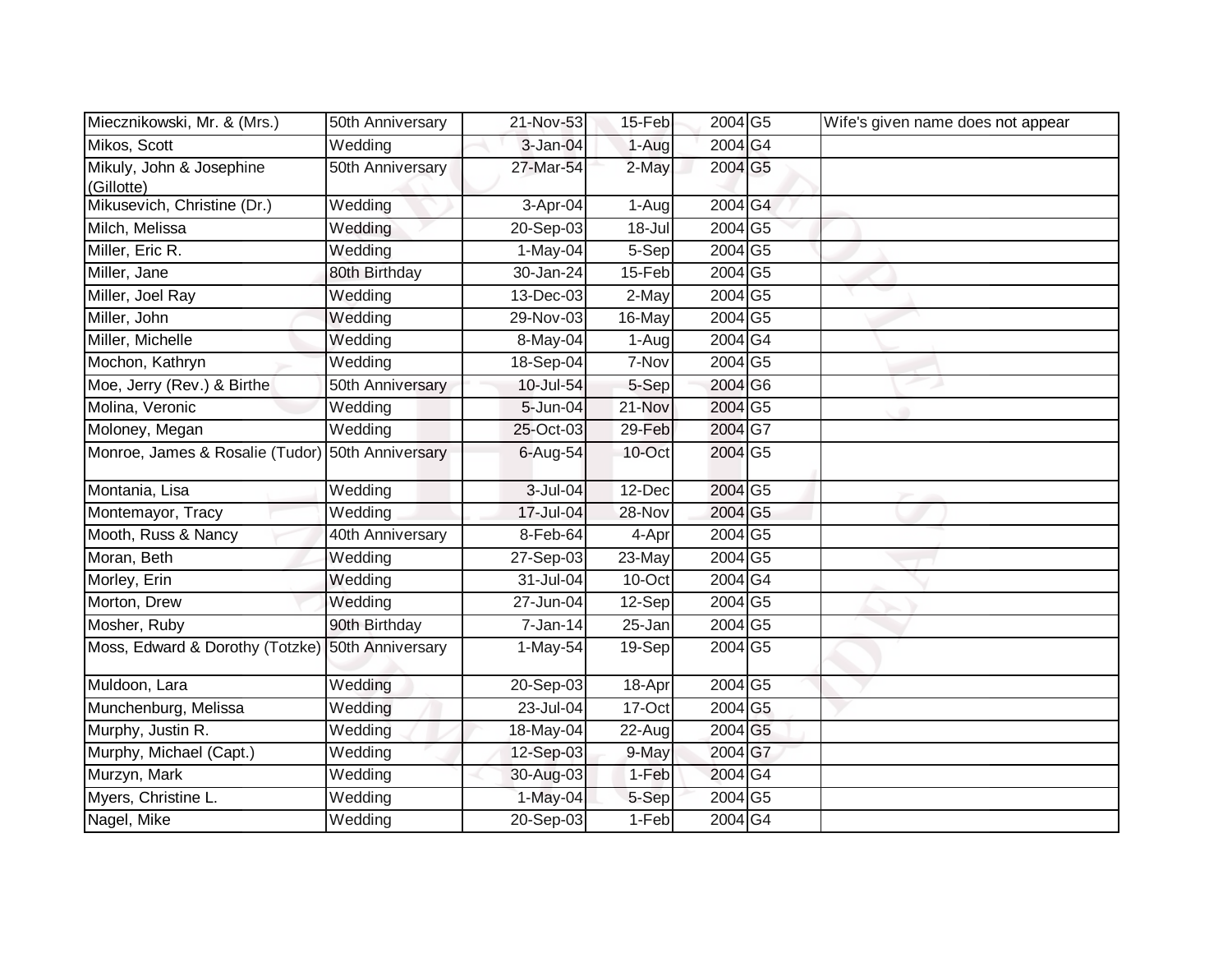| Nasiloski, Ceno               | Wedding          | 22-Nov-03  | 8-Feb     | 2004 G5                    |                                   |
|-------------------------------|------------------|------------|-----------|----------------------------|-----------------------------------|
| Nava, Anissa                  | Wedding          | 17-May-03  | 25-Jan    | 2004 G5                    |                                   |
| Nelson, Russell D.            | Wedding          | 4-Jun-04   | 1-Augl    | 2004 G4                    |                                   |
| Neuberger, Johanna Grace      | Wedding          | 29-May-04  | 8-Aug     | 2004 G5                    |                                   |
| Neve, Alexander & Marion      | 50th Anniversary | 3-Jul-54   | 5-Sep     | 2004 G6                    |                                   |
| Newbold, Marshall             | Wedding          | 22-May-04  | 5-Sep     | 2004 G5                    |                                   |
| Niederkohr, Ryan              | Wedding          | $1-May-04$ | 19-Dec    | $2004$ H <sub>5</sub>      |                                   |
| Nowak, Mark Francis           | Wedding          | $6-Sep-03$ | 29-Feb    | 2004 G7                    |                                   |
| Nygaard, Christopher          | Wedding          | 26-Jun-04  | 12-Sep    | 2004 G5                    |                                   |
| O'Brien, Jennifer Lynn        | Wedding          | 17-Jul-04  | 19-Dec    | 2004 H5                    |                                   |
| O'Keefe, Mary F.              | 90th Birthday    | 12-Oct-14  | 17-Oct    | $2004\overline{\text{G5}}$ |                                   |
| Olguin, Doreen                | Wedding          | 8-Nov-03   | 11-Jan    | 2004 G5                    |                                   |
| Oostman, Douglas              | Wedding          | 21-Jun-03  | 14-Mar    | 2004 G5                    |                                   |
| Osiel, Joyce L.               | Wedding          | 18-May-04  | 22-Aug    | 2004 G5                    |                                   |
| Ostaszewski, Victor & Eleanor | 50th Anniversary | 17-Oct-53  | 18-Jan    | 2004 G5                    |                                   |
| Ostrander, Brooke             | Wedding          | 10-Jul-04  | 12-Dec    | 2004 G5                    |                                   |
| Ostrowski, Leona              | 85th Birthday    | 15-Nov-18  | 8-Feb     | 2004 G5                    |                                   |
| Ovanek, Tom                   | Wedding          | 9-Aug-03   | 25-Apr    | 2004 G5                    |                                   |
| Overmyer, Elizabeth A.        | Wedding          | 4-Oct-03   | 4-Jan     | 2004 G5                    |                                   |
| Owens, Heather                | Wedding          | 28-May-04  | $10$ -Oct | 2004 G7                    |                                   |
| Palmer, Jennifer              | Wedding          | 25-Oct-03  | 12-Sep    | 2004 G5                    |                                   |
| Palus, Mark & Ivone           | 25th Anniversary | 10-Feb-79  | 4-Apr     | 2004 G5                    |                                   |
| Palys, Kevin                  | Wedding          | 12-Jun-04  | 5-Sep     | 2004 G5                    |                                   |
| Parker, Dave & (Mrs.)         | 50th Anniversary | 20-Feb-54  | 18-Apr    | 2004 G5                    | Wife's given name does not appear |
| Parks, William & Wilma        | 50th Anniversary | 16-May-54  | 13-Jun    | 2004 G5                    |                                   |
| Pasztor, Bridget              | Wedding          | 20-Sep-03  | 18-Jul    | 2004 G5                    |                                   |
| Patchen, Heather              | Wedding          | 22-Nov-03  | $1-Feb$   | 2004 G6                    |                                   |
| Patterson, Eugene "Pat"       | 90th Birthday    | 13-Oct-14  | 7-Nov     | 2004 G5                    |                                   |
| Pavicich, Bill                | Wedding          | 24-Oct-03  | 22-Feb    | 2004 G7                    |                                   |
| Pavlick, Jason                | Wedding          | 28-Nov-03  | 9-May     | 2004 G7                    |                                   |
| Pawlick, Scott                | Wedding          | 17-Jul-04  | 28-Nov    | 2004 G5                    |                                   |
| Payne, Justin                 | Wedding          | 21-Jun-03  | 11-Apr    | 2004 G5                    |                                   |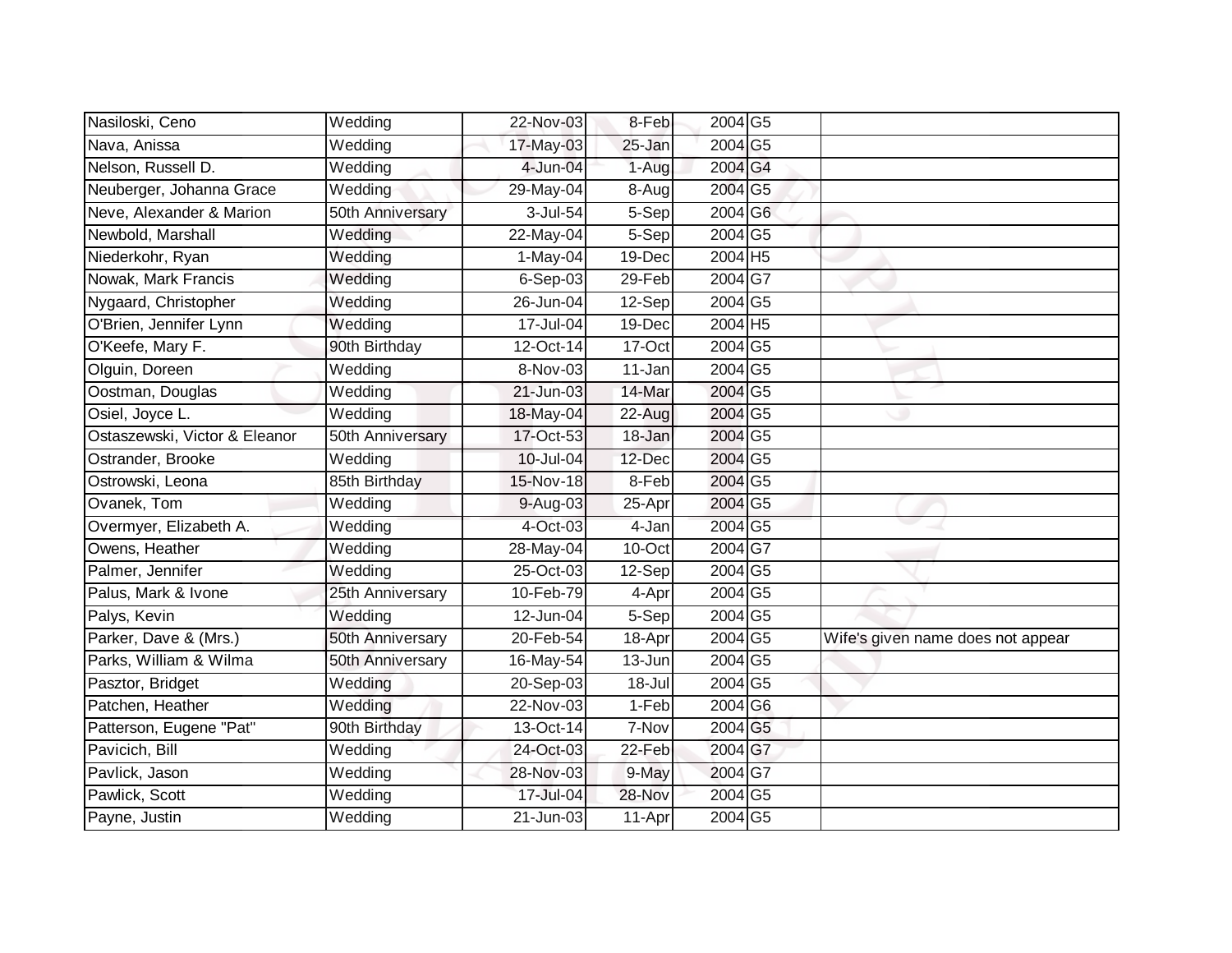| Paz, Lucinda                | Wedding               | 27-Sep-03  | 4-Apr   | 2004 G5                    |  |
|-----------------------------|-----------------------|------------|---------|----------------------------|--|
| Pers, Richard & Dolores     | 50th Anniversary      | 29-Aug-53  | 5-Sep   | 2004 G6                    |  |
| Peters, Steven              | Wedding               | 18-Sep-04  | 7-Nov   | 2004 G5                    |  |
| Petersen, Jennifer          | Wedding               | $1-Feb-04$ | 5-Sep   | 2004 G5                    |  |
| Peterson, Nellie            | 90th Birthday         | 21-Jan-14  | 8-Feb   | 2004 G5                    |  |
| Peterson, Trish Elizabeth   | Wedding               | 8-Nov-03   | 4-Jul   | 2004 G5                    |  |
| Petrovich, Michael          | Wedding               | 28-Feb-04  | 18-Jul  | 2004 G5                    |  |
| Piehl, Yvonne               | Wedding               | 24-Jul-04  | 10-Oct  | 2004G4                     |  |
| Pio, Chad                   | Wedding               | 21-Aug-04  | 10-Oct  | $2004\overline{\text{G4}}$ |  |
| Pittman, Abby               | Wedding               | 17-Jul-04  | 28-Nov  | 2004 G5                    |  |
| Pittman, Amber              | Wedding               | 28-Nov-03  | 9-May   | $2004\overline{\text{G7}}$ |  |
| Planer, Joy                 | Wedding               | 27-Sep-03  | 29-Feb  | 2004 G7                    |  |
| Poliquin, Christian         | Wedding               | 16-Aug-03  | 13-Jun  | 2004 G5                    |  |
| Polizzotto, Dominic         | Wedding               | 14-Jun-03  | 8-Feb   | 2004 G5                    |  |
| Polley, Steve               | Wedding               | 3-May-04   | 26-Sep  | 2004 G5                    |  |
| Poludniak, Kimberly         | $\overline{W}$ edding | 5-Jun-04   | 28-Nov  | 2004 G5                    |  |
| Popa, John & Mary           | 50th Anniversary      | 26-Jun-54  | 12-Sep  | 2004 G5                    |  |
| Poppo, Robert Jr.           | Wedding               | 29-Jul-03  | 9-May   | 2004 G7                    |  |
| Potts, Tom & Jean (Richlik) | 50th Anniversary      | 6-Feb-55   | 20-Jun  | 2004 G5                    |  |
| Price, Sara                 | Wedding               | 25-Oct-03  | 22-Feb  | 2004 G7                    |  |
| Price, William Charles      | Wedding               | 30-Aug-03  | 1-Feb   | 2004 G5                    |  |
| Przybyl, Larry              | Wedding               | 3-Feb-04   | 16-May  | 2004 G5                    |  |
| Puentez, Manuela            | Wedding               | 26-Jun-04  | 5-Sep   | 2004 G5                    |  |
| Pufahl, Theodore            | Wedding               | 23-Aug-03  | 16-May  | 2004 G5                    |  |
| Pyzik, Joan                 | 80th Birthday         | 18-Apr-24  | 16-May  | 2004 G5                    |  |
| Quiggle, Gerry & Betty      | 50th Anniversary      | 6-Jun-54   | $8-Aug$ | 2004 G5                    |  |
| Quiroz, Concha (Connie)     | 85th Birthday         | 14-Mar-19  | 23-May  | 2004 G5                    |  |
| Quiroz, Concha (Connie)     | 85th Birthday         | 14-Apr-19  | 2-May   | 2004 G5                    |  |
| Radio, Elizabeth Gayle      | Wedding               | 27-Dec-03  | 8-Aug   | 2004 G5                    |  |
| Ralick, Bradley             | Wedding               | 5-Jun-04   | 21-Nov  | 2004 G5                    |  |
| Ralston, Charles O.         | Wedding               | 28-Mar-04  | 4-Jul   | 2004 G5                    |  |
| Ramirez, Nicole             | Wedding               | 22-Nov-03  | 8-Feb   | 2004 G5                    |  |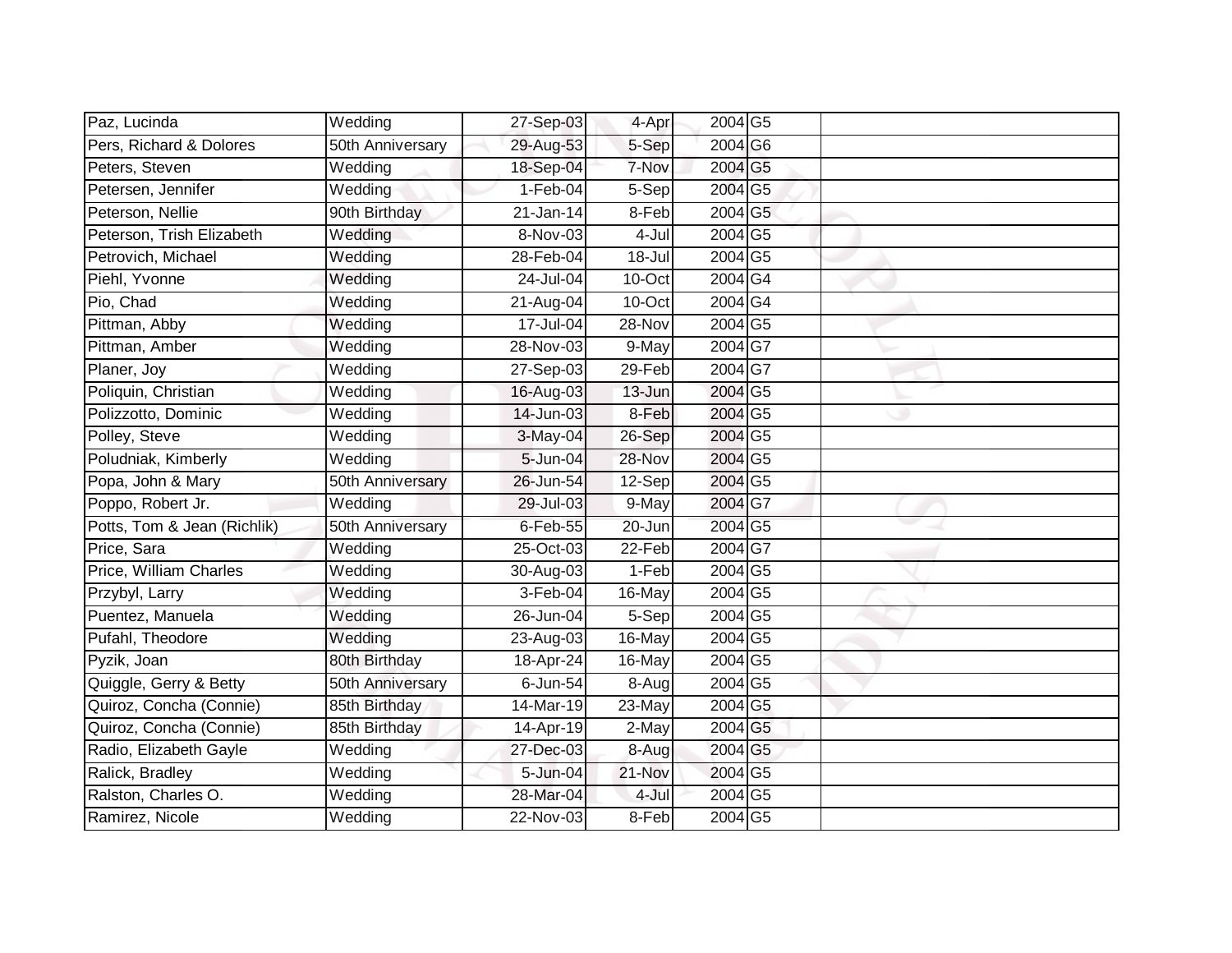| Rapaduski, Megan K.                         | Wedding          | 31-Jul-04               | 10-Oct               | 2004G7                     |  |
|---------------------------------------------|------------------|-------------------------|----------------------|----------------------------|--|
| Raschke, Stephanie Elaine                   | Wedding          | 11-Jul-03               | 22-Feb               | 2004 G7                    |  |
| Rechtin, Matthew                            | Wedding          | 3-Jul-04                | 26-Dec               | 2004 G5                    |  |
| Reck, Patrick                               | Wedding          | 24-Mar-04               | 20-Jun               | 2004 G5                    |  |
| Regashus, Matthew                           | Wedding          | $19 -$ Jul $-03$        | $22-Feb$             | 2004 G7                    |  |
| Regnerus, Katie                             | Wedding          | 24-Oct-03               | 29-Feb               | 2004G7                     |  |
| Regnerus, Kelly                             | Wedding          | 12-Apr-04               | 5-Sep                | 2004 G5                    |  |
| Reynolds, Ashley Nicole                     | Wedding          | $\overline{24}$ -Jan-04 | 23-May               | 2004 G5                    |  |
| Rice, Edgar & Dardis (Robbins)              | 50th Anniversary | 3-Apr-54                | 4-Apr                | 2004 G5                    |  |
| Ring, Joseph Michael                        | Wedding          | 21-Feb-04               | 30-May               | 2004 G5                    |  |
| Rippe, Jesse                                | Wedding          | 26-Jul-03               | 7-Mar                | 2004 G5                    |  |
| Robak, Rose                                 | 85th Birthday    | 5-Jul-19                | 5-Sep                | 2004 G6                    |  |
| Robinson, Marion "Rob" & Joyce<br>(Kennedy) | 50th Anniversary | 25-Jul-53               | 1-Feb                | 2004 G4                    |  |
| Robinson, Nicole                            | Wedding          | 12-Jun-04               | 19-Sep               | 2004 G5                    |  |
| Robison, Randall                            | Wedding          | 14-Jun-03               | 22-Feb               | 2004 G7                    |  |
| Rodarmel, Jonathan                          | Wedding          | 6-Sep-03                | 1-Feb                | 2004 G6                    |  |
| Rodriguez, Ricardo                          | Wedding          | 22-Jan-04               | 11-Apr               | 2004 G5                    |  |
| Rogers, Anthony                             | Wedding          | 10-Jul-04               | 5-Sep                | $2004\overline{\text{G5}}$ |  |
| Rotheker, Michael                           | Wedding          | 24-Apr-04               | 5-Sep                | 2004 G5                    |  |
| Rowe, Rebecca Lane                          | Wedding          | 19-Jul-03               | 29-Feb               | 2004 G7                    |  |
| Rubottom, Michael                           | Wedding          | $14-Feb-04$             | 12-Dec               | 2004 G5                    |  |
| Rudenga, Jayne                              | Wedding          | 22-May-04               | 5-Sep                | 2004 G5                    |  |
| Ruemler, Jera                               | Wedding          | $\overline{2}$ 1-Aug-04 | 10-Oct               | 2004G4                     |  |
| Rutz, Alvin & Virginia (Mohr)               | 60th Anniversary | 7-May-44                | $\overline{1}$ 3-Jun | 2004 G5                    |  |
| Ryan, Kelly                                 | Wedding          | 14-Nov-03               | 9-May                | 2004 G7                    |  |
| Ryba, Renee                                 | Wedding          | 8-Aug-03                | 15-Feb               | 2004 G5                    |  |
| Sadowski, Jennifer                          | Wedding          | 7-Jun-03                | $1-Feb$              | 2004 G4                    |  |
| Sajdera, Ervin & Lillian                    | 50th Anniversary | 3-Oct-53                | 11-Jan               | 2004 G5                    |  |
| Saklacynzki, Michele                        | Wedding          | 13-Jun-04               | 5-Sep                | 2004 G5                    |  |
| Salaz, Michael & Juanita                    | 50th Anniversary | 27-Sep-54               | 28-Nov               | 2004 G5                    |  |
| Sampias, Margaret (Peggy)                   | 90th Birthday    | 29-Dec-13               | 4-Jan                | 2004 G5                    |  |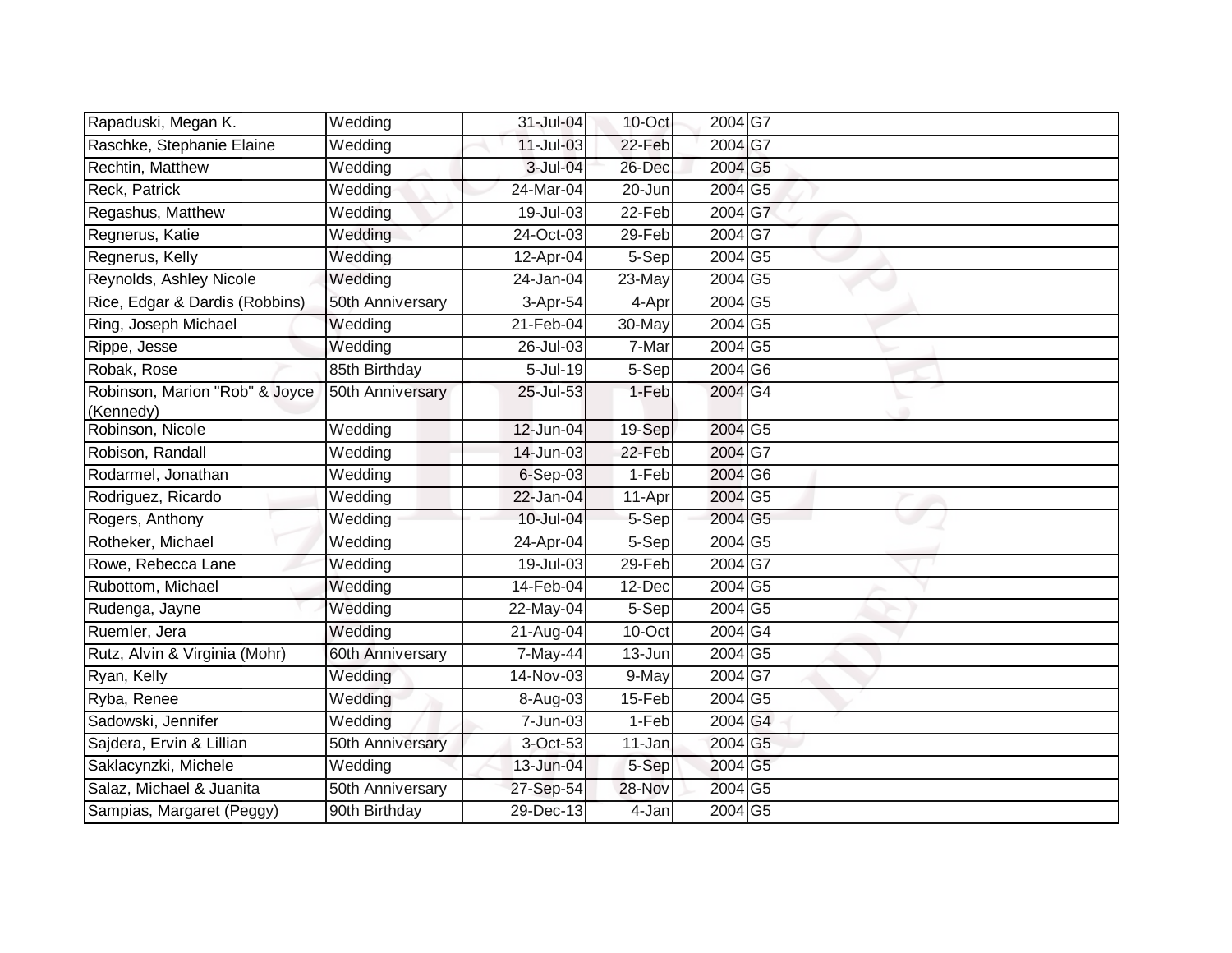| Santos, Mary                   | 90th Birthday    | 25-Mar-14  | 6-Jun      | 2004 G5                    |                                   |
|--------------------------------|------------------|------------|------------|----------------------------|-----------------------------------|
| Sapper, Frances                | 80th Birthday    | 8-May-24   | 30-May     | 2004 G5                    |                                   |
| Sarengach, Joseph & Victoria   | 60th Anniversary | 18-Dec-43  | 22-Feb     | 2004 G6                    |                                   |
| Sato, Jack & Elisabeth (Lepp)  | 50th Anniversary | 29-Jul-54  | 21-Nov     | 2004 G5                    |                                   |
| Saurborne, Helen               | 90th Birthday    | $2-Aug-14$ | 26-Sep     | 2004 G5                    |                                   |
| Schaufele, Eric                | Wedding          | 23-Aug-03  | 6-Jun      | 2004 G5                    |                                   |
| Schaufele, Lisa                | Wedding          | 30-Aug-03  | 18-Jan     | 2004 G5                    |                                   |
| Scheeringa, Tress              | 85th Birthday    | 15-Jan-19  | 25-Jan     | 2004 G5                    |                                   |
| Schilling, Michelle            | Wedding          | 13-Jun-04  | 10-Oct     | 2004G4                     |                                   |
| Schmal, Scott                  | Wedding          | 19-Jul-03  | 9-May      | 2004 G7                    |                                   |
| Schmaltz, Natalie Ann          | Wedding          | 20-Sep-03  | 1-Feb      | $2004\overline{\text{G6}}$ |                                   |
| Schmidt, Evelyn                | 90th Birthday    | 13-Dec-13  | 18-Jan     | 2004 G5                    |                                   |
| Schoon, David                  | Wedding          | 22-May-04  | 10-Oct     | 2004 G4                    |                                   |
| Schoon, Lloyd & Melrose        | 60th Anniversary | 13-Jan-44  | 29-Feb     | 2004 G4                    |                                   |
| Schutz, Lisa                   | Wedding          | 29-Nov-03  | 25-Apr     | 2004 G5                    |                                   |
| Sellers, David & Cathy (Evans) | 25th Anniversary | 28-Jul-79  | 19-Sep     | 2004 G5                    |                                   |
| Senf, Edward                   | Wedding          | 17-Apr-04  | $11 -$ Jul | 2004 G5                    |                                   |
| Shaginaw, Douglas Scott        | Wedding          | 4-Oct-03   | 7-Mar      | $2004\overline{\text{G5}}$ |                                   |
| Shah, Kunal Gautham            | Wedding          | 30-Aug-03  | 1-Feb      | 2004 G4                    |                                   |
| Shahbaz, Matthew Scott         | Wedding          | 20-Sep-03  | $1-Feb$    | 2004 G4                    |                                   |
| Shanks, William & Evylene      | 50th Anniversary |            | 10-Oct     | 2004 G5                    | Marriage date does not appear     |
| Shebish, Kelly Jo              | Wedding          | 11-Oct-03  | 22-Feb     | $2004\overline{\text{G7}}$ |                                   |
| Shelton, Jonathan              | Wedding          | 4-Sep-04   | 10-Oct     | 2004G4                     |                                   |
| Shirley, Dawn                  | Wedding          | 4-May-03   | 7-Mar      | 2004 G5                    |                                   |
| Shropshire, Brandon            | Wedding          | 12-Jun-04  | 24-Oct     | 2004 G5                    |                                   |
| Shropshire, Cortney            | Wedding          | 24-Apr-04  | 24-Oct     | 2004 G5                    |                                   |
| Shuck, Stacy                   | Wedding          | 5-Jun-04   | 10-Oct     | 2004 G4                    |                                   |
| Shudick, Dan & Peggy           | 25th Anniversary | 14-Oct-78  | 1-Feb      | 2004 G4                    |                                   |
| Shultz, Anthony Joseph         | Wedding          | 18-Sep-04  | 26-Dec     | 2004 G5                    |                                   |
| Shulz, Warren & (Mrs.)         | 35th Anniversary | 24-Aug-68  | 25-Jan     | 2004 G5                    | Wife's given name does not appear |
| Shuttz, Angela                 | Wedding          | 26-Jun-04  | 12-Dec     | 2004 G5                    |                                   |
| Siatta, Charles & Karen        | 25th Anniversary | 22-Sep-79  | $19-Sep$   | 2004 G5                    |                                   |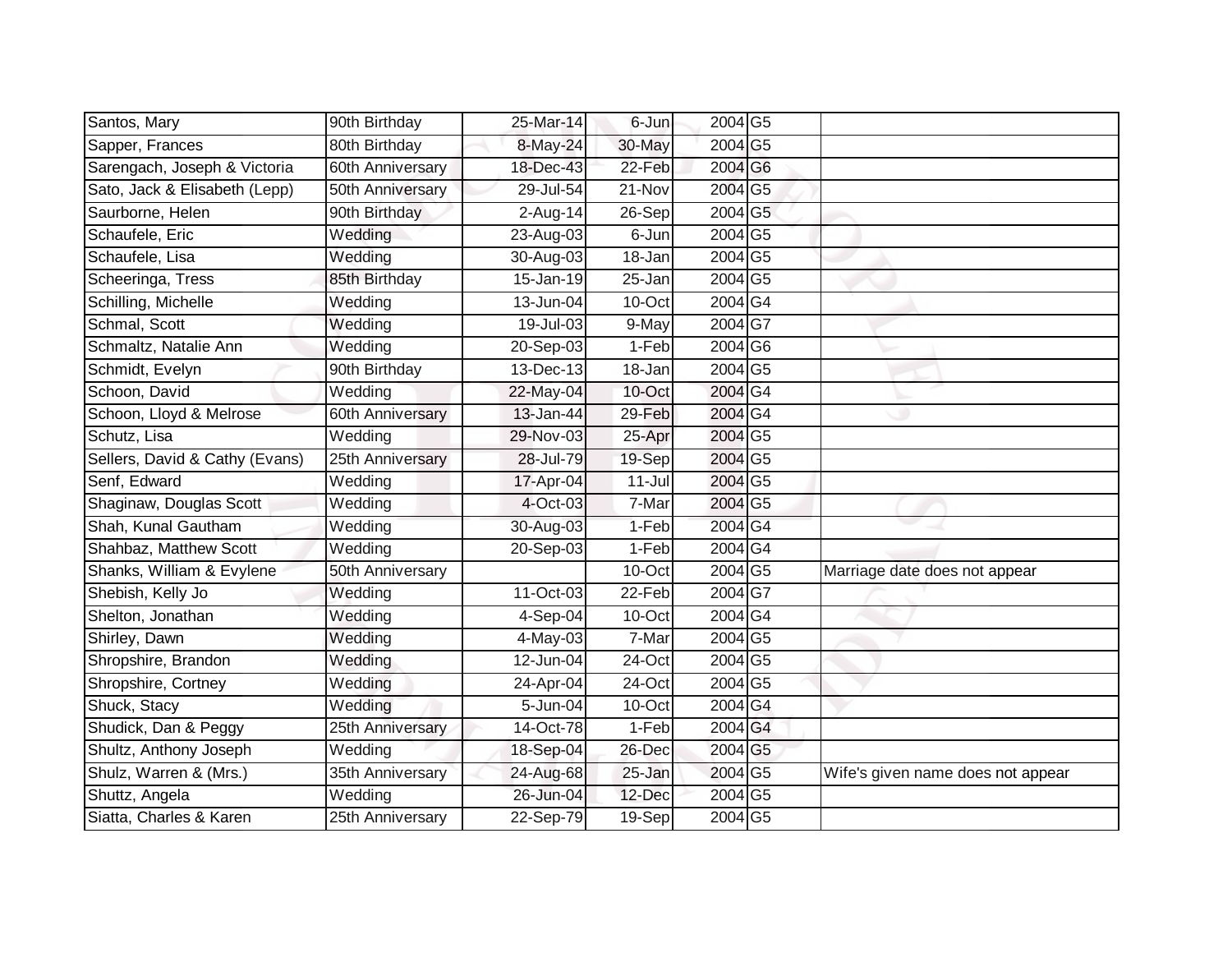| Siecker, Mathew                           | Wedding               | 11-Oct-03  | 1-Feb      | 2004 G6                    |                                   |
|-------------------------------------------|-----------------------|------------|------------|----------------------------|-----------------------------------|
| Simon, Cheryl                             | Wedding               | 5-Jun-04   | 12-Dec     | 2004 G5                    |                                   |
| Sims, Donny                               | Wedding               | 12-Jun-04  | 7-Nov      | 2004 G5                    |                                   |
| Sinkiewicz, Steven                        | Wedding               | 26-Jun-04  | 12-Dec     | 2004 G5                    |                                   |
| Skonie, Larry & Joan                      | 50th Anniversary      | 17-Jul-54  | 10-Oct     | 2004 G5                    |                                   |
| Skrivan, Gregory                          | Wedding               | 5-Jun-04   | $10$ -Oct  | 2004 G4                    |                                   |
| Sliwa, Kevin Joseph                       | Wedding               | 6-Sep-03   | 25-Apr     | 2004 G5                    |                                   |
| Slosson, Fred R. & (Mrs.)                 | 50th Anniversary      | 22-Jan-54  | 29-Feb     | 2004G4                     | Wife's given name does not appear |
| Smith, Jenny                              | Wedding               | 3-Apr-04   | 16-May     | 2004 G5                    |                                   |
| Smith, Kenneth & Brenda<br>(Trimble)      | 50th Anniversary      | 11-Aug-54  | 10-Oct     | 2004 G5                    |                                   |
| Smith, Michael                            | Wedding               | 25-Oct-03  | 29-Feb     | $2004\overline{\text{G7}}$ |                                   |
| Smith, Tracey                             | Wedding               | 7-Jun-03   | 9-May      | 2004 G7                    |                                   |
| Smithers, Stacy                           | Wedding               | 30-Aug-03  | 1-Feb      | 2004 G6                    |                                   |
| Smolar, Walter & Margaret<br>(Chermak)    | 60th Anniversary      | 28-Jun-44  | $18 -$ Jul | 2004 G5                    |                                   |
| Socha, Ann                                | 90th Birthday         | 29-May-14  | 26-Sep     | 2004 G5                    |                                   |
| Solivais, Jaime                           | Wedding               | 19-Jun-04  | 10-Oct     | $2004\overline{\text{G4}}$ |                                   |
| Sonaty, Lori                              | $\overline{W}$ edding | 18-Sep-04  | 19-Dec     | 2004 H5                    |                                   |
| Sotak, Joseph                             | 90th Birthday         | $9-Feb-14$ | 22-Feb     | 2004 G6                    |                                   |
| Sparr, Geri                               | Wedding               | 27-Dec-03  | 18-Apr     | $2004\overline{\text{G5}}$ |                                   |
| Spicer, Allison                           | Wedding               | 18-Oct-03  | 8-Feb      | 2004 G5                    |                                   |
| Spiegla, Patrice                          | Wedding               | 25-Oct-03  | 1-Feb      | 2004G4                     |                                   |
| Spreitzer, Jeffrey                        | Wedding               | 5-Sep-03   | $11 -$ Jul | 2004 G5                    |                                   |
| St. Germain, Nicole                       | Wedding               | 11-Oct-03  | 1-Feb      | $2004$ G6                  |                                   |
| Stanley, Daniel                           | Wedding               | 21-Sep-03  | 11-Jan     | 2004 G5                    |                                   |
| Stanley, Thomas                           | Wedding               | 18-Sep-04  | 19-Dec     | 2004 H5                    |                                   |
| Stark, Kelly L.                           | Wedding               | 6-Sep-03   | 9-May      | 2004 G7                    |                                   |
| Staroscsak, Ernest & (Mrs.)               | 50th Anniversary      | 3-Jul-54   | 3-Oct      | 2004 G5                    | Wife's given name does not appear |
| Stempkowski, Larry & Diane<br>(Skawinski) | 40th Anniversary      | 9-May-64   | 6-Jun      | 2004 G5                    |                                   |
| Stewart, Christopher                      | Wedding               | 18-Oct-03  | 8-Feb      | 2004 G5                    |                                   |
| Stewart, Ryan                             | Wedding               | 23-Apr-04  | 5-Sep      | 2004 G5                    |                                   |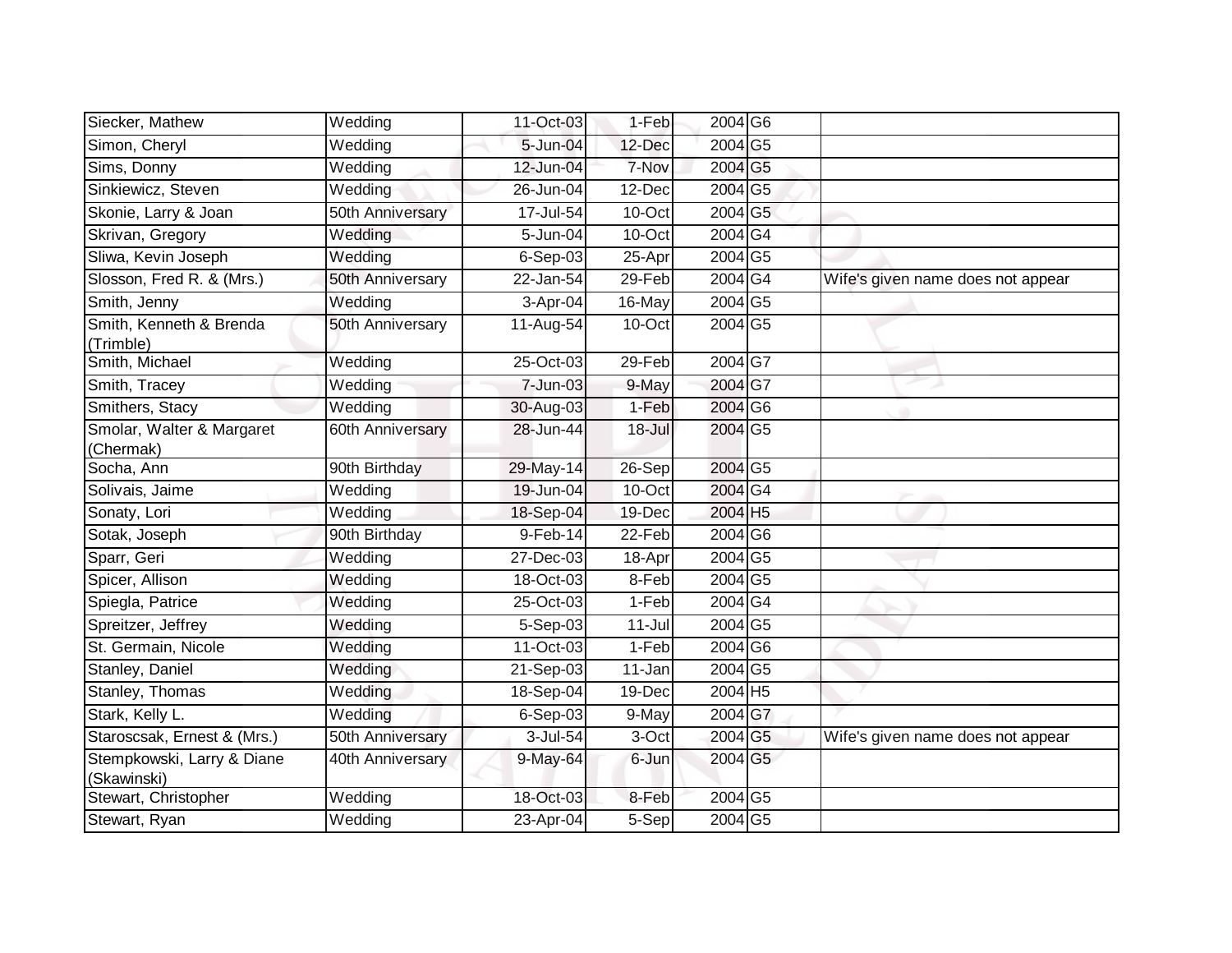| Stilwell, Albert & Rowena<br>(Bevington) | 65th Anniversary | 28-Jul-39 | 26-Sep   | 2004 G5                    |                     |
|------------------------------------------|------------------|-----------|----------|----------------------------|---------------------|
| Stolarz, Mike & Jan                      | 50th Anniversary | 23-Jan-54 | 29-Feb   | 2004 G4                    |                     |
| Stolldorf, Jeffrey                       | Wedding          | 15-May-04 | 8-Aug    | 2004 G5                    |                     |
| Stombaugh, Richard & Joan<br>(Hartig)    | 50th Anniversary | 4-Sep-54  | 10-Oct   | 2004 G5                    |                     |
| Stombaugh, Richard & Joan<br>(Hartig)    | 50th Anniversary | 4-Sep-54  | $29-Aug$ | 2004 G5                    |                     |
| Stoming, Nicholas                        | Wedding          | 31-Dec-03 | 29-Aug   | 2004 G5                    |                     |
| Stoner, George & (Mrs.)                  | 50th Anniversary | 26-Dec-53 | 18-Jan   | 2004 G5                    |                     |
| Stout, Valerie                           | Wedding          | 11-Sep-04 | 26-Dec   | 2004 G5                    |                     |
| Stromberg, Larry & Maxine                | 50th Anniversary | 15-May-54 | 12-Sep   | 2004 G5                    |                     |
| Stuker, Jamie                            | Wedding          | 21-Jun-03 | $1-Feb$  | 2004 G4                    |                     |
| Stumph, Derek                            | Wedding          | 14-Aug-04 | 31-Oct   | 2004 G5                    |                     |
| Stupar, Robin                            | Wedding          | 27-Jun-04 | $12-Sep$ | 2004 G5                    |                     |
| Sullivan, Kelly                          | Wedding          | 20-Mar-04 | 22-Aug   | 2004 G5                    |                     |
| Sullivan, Sarah Kay                      | Wedding          | 11-Oct-03 | 1-Feb    | 2004 G4                    |                     |
| Summar, Algue & Bessie                   | 60th Anniversary | 3-Jun-44  | 18-Jul   | 2004 G5                    |                     |
| Surowiec, Lillian                        | 80th Birthday    | 12-Oct-24 | 12-Dec   | 2004 G5                    |                     |
| Surowiec, Raymond & Cathy                | 50th Anniversary | 24-Apr-54 | 6-Jun    | $2004\overline{\text{G5}}$ |                     |
| Swanson, Craig Eric                      | Wedding          | 17-Jul-04 | 19-Dec   | 2004 H5                    |                     |
| Swanson, Tamara                          | Wedding          | 7-Jun-03  | 4-Jan    | 2004 G5                    |                     |
| Swickard, Christopher Michael            | Wedding          | 24-Oct-03 | 1-Augl   | 2004G4                     |                     |
| Swickard, Kelly Marie                    | Wedding          | 13-Mar-04 | 6-Jun    | $2004\overline{\text{G5}}$ |                     |
| Szostek, Cory                            | Wedding          | 30-Nov-03 | 22-Feb   | $2004 G\overline{7}$       |                     |
| Szotek, Paul                             | Wedding          | 12-Jul-03 | 25-Apr   | 2004 G5                    |                     |
| Tack, Mark                               | Wedding          | 20-Sep-03 | 18-Apr   | $2004\overline{\text{G5}}$ |                     |
| Targonski, Abby                          | Wedding          | 3-Jul-04  | 26-Dec   | 2004 G5                    |                     |
| Taulbee, Jonathan                        | Wedding          | 10-Jul-04 | 12-Dec   | 2004 G5                    |                     |
| Teeter, Max                              | 80th Birthday    |           | 20-Jun   | 2004 G5                    | No birth date given |
| Terpstra, Elizabeth                      | Wedding          | 8-Aug-03  | 1-Feb    | 2004 G6                    |                     |
| Thirion, Lois Bradley                    | 90th Birthday    | 26-Feb-14 | 4-Apr    | 2004 G5                    |                     |
| Thom, Megan                              | Wedding          | 11-Oct-03 | 1-Feb    | 2004 G6                    |                     |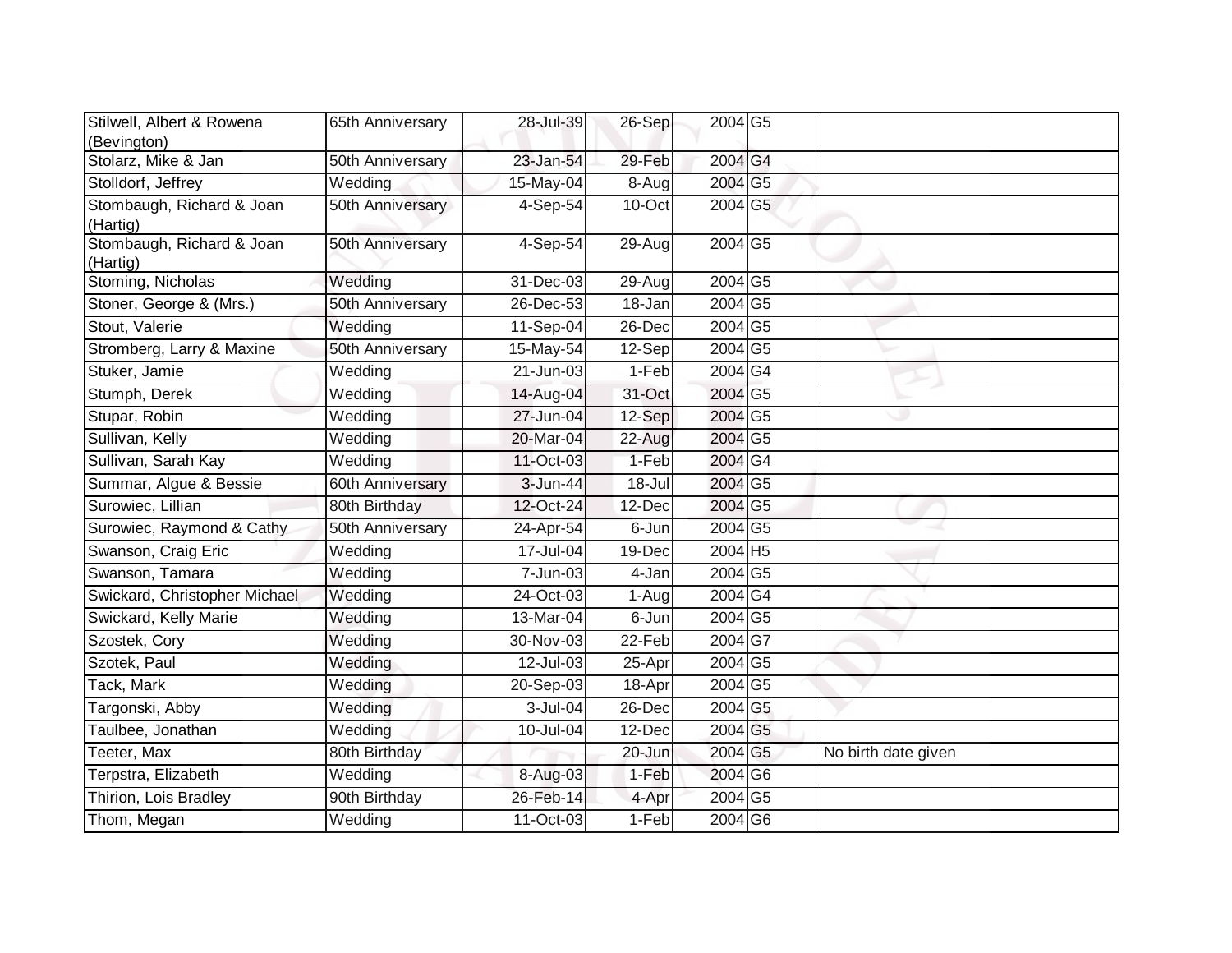| Thomas, Jason               | Wedding               | 25-Oct-03               | 7-Mar  | 2004 G5                    |                                                     |
|-----------------------------|-----------------------|-------------------------|--------|----------------------------|-----------------------------------------------------|
| Thomas, Kenya D.            | Wedding               | 20-Dec-03               | 22-Feb | 2004 G7                    |                                                     |
| Thompson, Andrew            | Wedding               | 10-Sep-03               | 25-Apr | 2004 G5                    |                                                     |
| Thompson, Chris             | Wedding               | 29-Nov-03               | 25-Apr | 2004 G5                    |                                                     |
| Tiemann, Lori Kay           | Wedding               | 6-Sep-03                | 29-Feb | 2004 G7                    |                                                     |
| Timm, Thelma                | 90th Birthday         | $\overline{2}$ 4-Dec-13 | 4-Jan  | 2004 G5                    |                                                     |
| Timothy, Steven Paul        | Wedding               | 9-Aug-03                | 1-Feb  | 2004G4                     |                                                     |
| Toms, Dawn Marie            | Wedding               | 24-Jul-04               | 10-Oct | 2004 G4                    |                                                     |
| Toth, Krista                | Wedding               | 28-Jun-03               | 1-Feb  | 2004 G4                    |                                                     |
| Toth, Robert C. & (Mrs.)    | 50th Anniversary      | 8-Aug-53                | 1-Feb  | 2004G4                     | Wife's given name does not appear                   |
| Totos, Jean                 | 85th Birthday         | $17-Nov-18$             | 11-Jan | $2004\overline{\text{G5}}$ |                                                     |
| Trapp, Paul                 | 80th Birthday         | 18-Jul-24               | 22-Aug | 2004 G5                    |                                                     |
| Trelinski, Denise Jeannette | Wedding               | 30-Aug-03               | 1-Feb  | 2004 G4                    |                                                     |
| Trembley, Ernie & Jean      | 50th Anniversary      | 6-Oct-54                | 12-Dec | 2004 G5                    |                                                     |
| Triezenberg, Douglas        | Wedding               | 11-Oct-03               | 22-Feb | 2004G7                     |                                                     |
| Trojnar, Christopher        | Wedding               | 18-Oct-03               | 27-Jun | 2004 G5                    |                                                     |
| <b>Trotter, Tyson</b>       | Wedding               | 25-Oct-03               | 22-Feb | 2004 G7                    |                                                     |
| Tucker, Courtney            | $\overline{W}$ edding | 25-Oct-03               | 22-Feb | 2004 G7                    |                                                     |
| Tufts, Karen                | Wedding               | 21-Aug-04               | 19-Dec | 2004 H5                    |                                                     |
| Tuskan, Frank               | 85th Birthday         | 27-Jul-19               | 22-Aug | 2004 G5                    |                                                     |
| Tuthill, John & (Mrs.)      | 50th Anniversary      |                         | 12-Dec | 2004 G5                    | Wedding date and wife's given name do<br>not appear |
| Tuttle, Tiana               | Wedding               | 4-Sep-04                | 10-Oct | 2004 G4                    |                                                     |
| Twilla, Abigail             | Wedding               | 22-May-04               | 26-Sep | 2004 G5                    |                                                     |
| Uminski, Kristi             | Wedding               | 15-Oct-03               | 22-Feb | 2004G7                     |                                                     |
| Underwood, Katherine        | Wedding               | 19-Jul-03               | 7-Mar  | 2004 G5                    |                                                     |
| Van Baren, Melanie          | Wedding               | 2-Oct-03                | 29-Feb | 2004G7                     |                                                     |
| Van Buren, Frank Jr.        | Wedding               | $10 -$ Jul-04           | 17-Oct | $2004$ G5                  |                                                     |
| Van Prooyen, Ray & Phyllis  | 50th Anniversary      | 14-May-54               | 22-Aug | 2004 G5                    |                                                     |
| Van Senus, Fred C.          | 90th Birthday         | 14-Jun-14               | 31-Oct | 2004 G5                    |                                                     |
| Van Senus, Irene            | 90th Birthday         | 19-Feb-14               | 31-Oct | 2004 G5                    |                                                     |
| Vander Kolk, Travis         | Wedding               | 24-Oct-03               | 29-Feb | 2004G7                     |                                                     |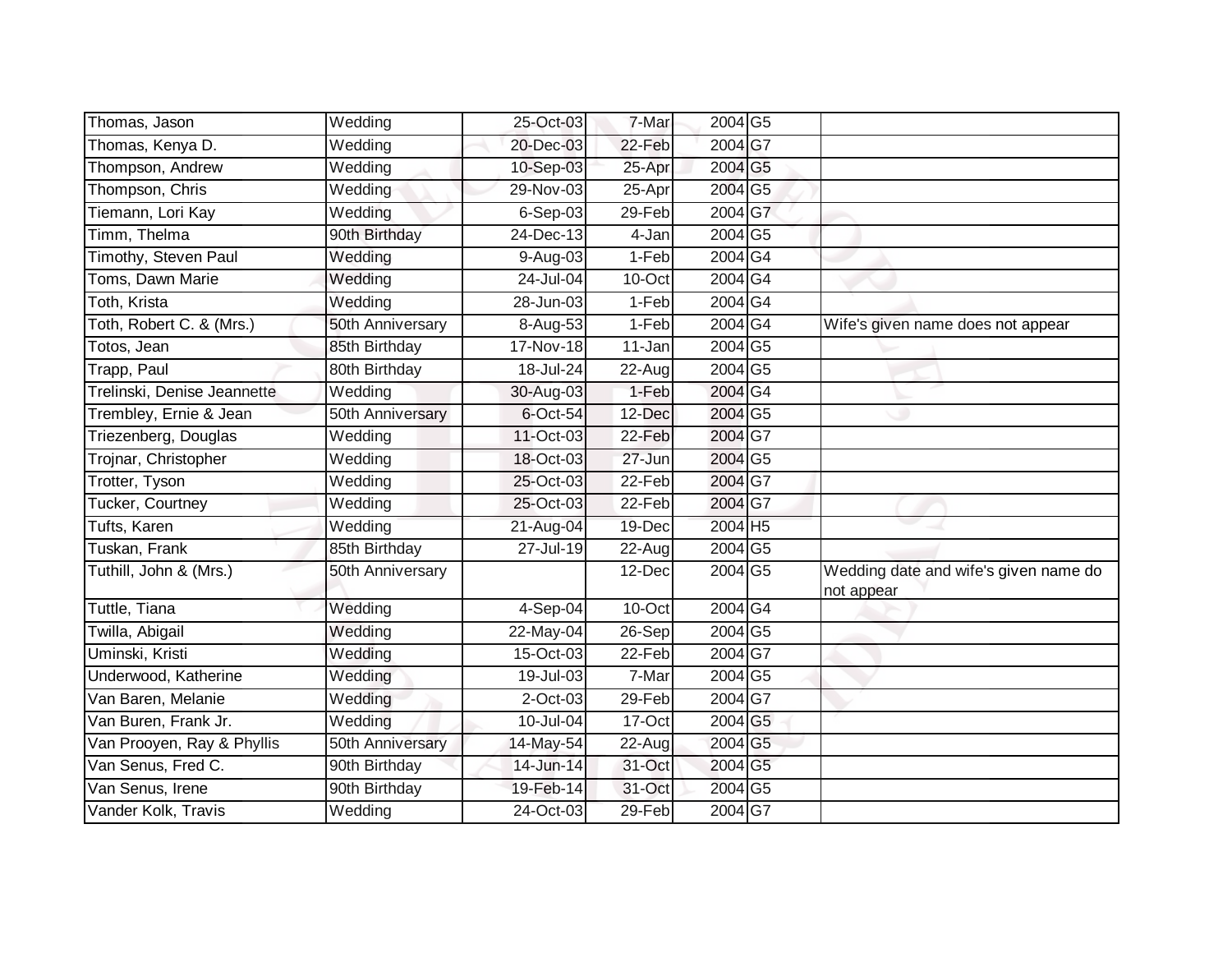| VanderHoogt, Julianne               | Wedding          | 10-Jul-04  | 5-Sep               | 2004 G5                    |                                   |
|-------------------------------------|------------------|------------|---------------------|----------------------------|-----------------------------------|
| VanderWall, Gertrude (DeJong)       | 90th Birthday    |            | 17-Oct              | 2004 G5                    | Birth date does not appear        |
| VanderWoude, Lucas & Grace          | 65th Anniversary | 11-May-39  | $1-Aug$             | 2004 G4                    |                                   |
| Vanes, Dean & Mary Ann              | 50th Anniversary | 26-Jun-54  | 10-Oct              | 2004 G5                    |                                   |
| Vangeloff, Mary Alice (Mac)         | 80th Birthday    | 27-Jan-24  | 8-Feb               | 2004 G5                    |                                   |
| VanOverloop, Brandon                | Wedding          | 12-Apr-04  | 5-Sep               | 2004 G5                    |                                   |
| Veenstra, Andrew & (Mrs.)           | 50th Anniversary | 26-Jun-54  | 12-Dec              | 2004 G5                    | Wife's given name does not appear |
| Veit, Kellie                        | Wedding          | 24-Apr-04  | 1-Aug               | 2004 G4                    |                                   |
| Verduzco, Ray & Connie              | 50th Anniversary |            | 24-Oct              | 2004 G5                    | Wedding date not given            |
| Vermillion, James                   | Wedding          | 21-Jun-03  | $1-Feb$             | 2004 G4                    |                                   |
| Visser, Scott R.                    | Wedding          | $6-Sep-03$ | 9-May               | 2004G7                     |                                   |
| Vitols, Mikelis                     | Wedding          | 25-Jun-04  | 19-Sep              | 2004 G5                    |                                   |
| Volner, Clarence (Tom) & Wilma      | 50th Anniversary | 20-May-54  | 10-Oct              | 2004 G5                    |                                   |
| Voros, Eleanor                      | 85th Birthday    | 24-Feb-19  | 21-Mar              | $2004\overline{\text{G5}}$ |                                   |
| Wagner, Gina                        | Wedding          | 13-Sep-03  | 29-Feb              | 2004 G7                    |                                   |
| Wahlberg, Florence                  | 90th Birthday    | 12-Mar-37  | 4-Apr               | 2004 G5                    |                                   |
| Wajvoda, Vivian                     | 80th Birthday    | 20-Aug-23  | 18-Jan              | 2004 G5                    |                                   |
| Wallace, Jason                      | Wedding          | 29-Nov-03  | 13-Jun              | 2004 G5                    |                                   |
| Warzon, Andrew                      | Wedding          | 6-Dec-03   | 11-Apr              | 2004 G5                    |                                   |
| Weiner, Scott                       | Wedding          | 24-Jul-04  | 26-Dec              | 2004 G5                    |                                   |
| Wendland, Mark                      | Wedding          | 24-Jul-04  | 10-Oct              | 2004G4                     |                                   |
| Wertz, David                        | Wedding          | 24-Apr-04  | 10-Oct              | 2004G7                     |                                   |
| Wesolowski, Scott                   | Wedding          | 5-Jun-04   | 28-Nov              | 2004 G5                    |                                   |
| West, Gale & LaVanche<br>(Woodruff) | 60th Anniversary | 27-Jun-44  | 5-Sep               | 2004 G6                    |                                   |
| Whaley, Evelyn                      | 80th Birthday    | 25-Jan-24  | 22-Feb              | 2004 G6                    |                                   |
| Whitaker, Bill                      | Wedding          | 4-Oct-03   | 18-Jan              | 2004 G5                    |                                   |
| White, Warren & Mary Ann            | 50th Anniversary | 21-Aug-54  | 17-Oct              | 2004 G5                    |                                   |
| Wilhite, Amanda                     | Wedding          |            | 4-Oct-03 Feburary 5 | 2004 G5                    |                                   |
| Wilke, William "Fritz" V            | Wedding          | 12-Jun-04  | 10-Oct              | 2004 G4                    |                                   |
| Wilkening, John                     | Wedding          | 22-Nov-03  | 1-Feb               | 2004 G6                    |                                   |